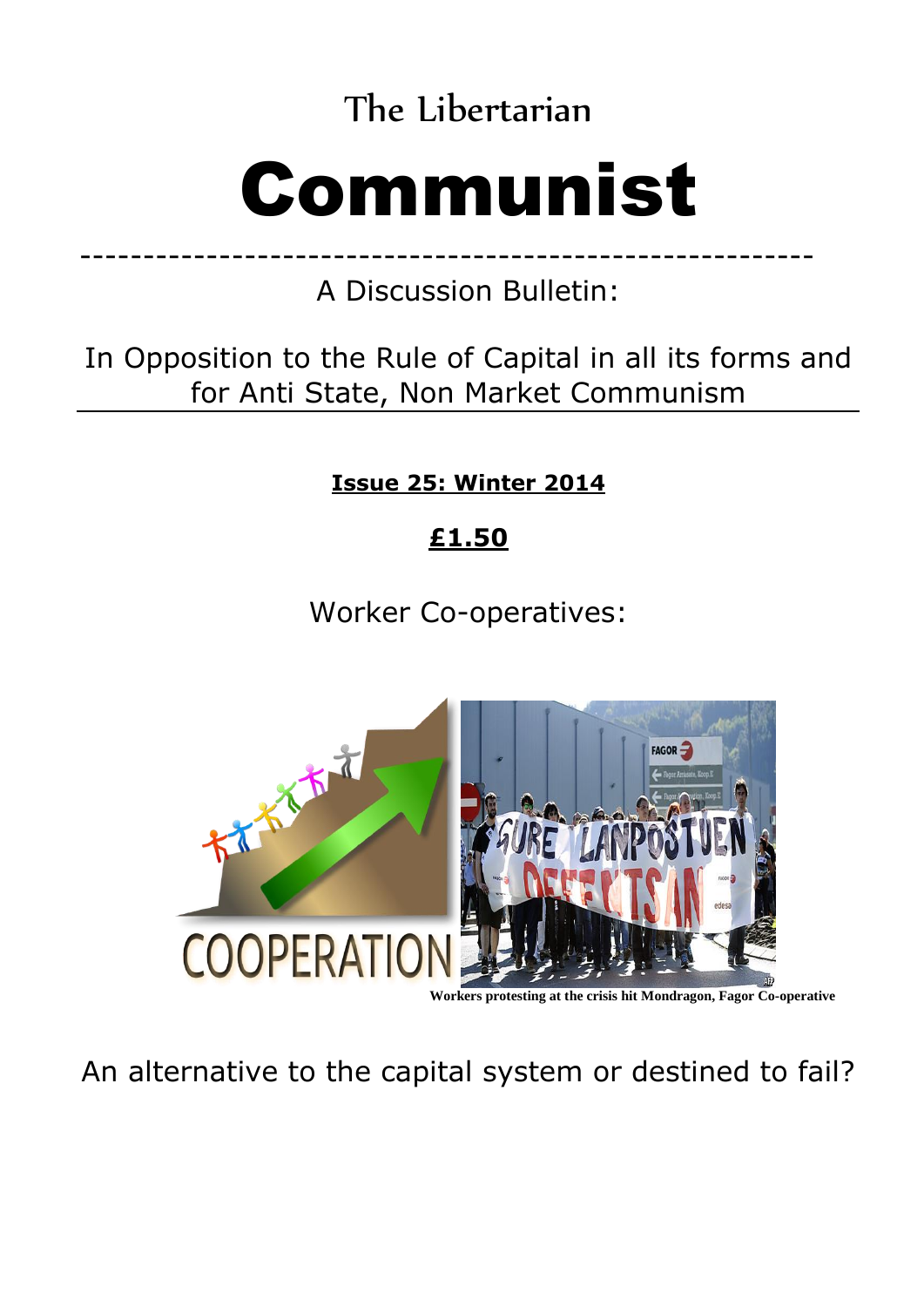The purpose of The Libertarian Communist is to promote discussion amongst the Anti State, Non Market sector irrespective of whether individuals or groups consider themselves as Anarchist, Communist or Socialist as all such titles are in need of further qualification. If you have disagreements with an article in this or any other issue, wish to offer comment or want to contribute something else to the discussion then please get in touch. If any article focuses on a particular group then that group has, as a matter of course, the right to reply. So please get in touch with your article, letters and comments. You can do this by contacting libcom.bulletin@yahoo.co.uk or writing to Ray Carr, Flat 1, 99 Princess Road, Branksome, Poole, Dorset, England, BH12 1BQ

==================================================================================

#### **Contents**

Page: 3 Moishe Potstone's Anti Semitism and National Socialism – The mystical kernel within the rational shell für Susann Witt-Stahl: by Stephen Philip Clayton. This article is in response to the review of the Potstone's pamphlet which we carried in issue 24. Stephen's article takes the pamphlet and Potstone's work in general to task suggesting that the analysis on offer is flawed as it rejects the role of class struggle in the movement for socialism and that the pamphlet excuses capitalism for the rise of Nazism.

Page: 6 Mining: the human and ecological cost. This article which mostly concentrates on coal mining; is divided into three parts: Part 1. The human cost of coal mining in the U.S by Joe Hopkins; deals with the continued use of coal in supplying energy, the debate about coal reserves in the U.S and the human cost in mining and transporting coal. Part 2 The human cost of mining around the world by Ray Carr; focuses on the fact that whilst there may have be a reduction in the number of fatalities due to mining accidents around the world since the early part of the 20<sup>th</sup> century, the number of deaths in that industry remains high, especially in certain parts of the world. Furthermore, it suggests that the conflict between economic and human cost will pre-dominate as long as the capital system remains. Part 3 Coal and global heating by Ray Carr examines the capitalist system seemingly inescapable reliance on coal for supplying much of today's energy despite the proven link between coal and global heating.

Page: 11 Workers co-operatives: an alternative to the capitalist system or destined to fail? A discussion: Various This entails a discussion on the uses and limitations of co-operatives and consists of four articles. Article 1: Workers protest closure of Spanish co-operative Fagor by Alejandro Lopez and Carlos Hernandez. This was posted on the WiC forum in November last; it examines the set back for the Mondragon co-operative movements and views this as evidence that such initiatives within capitalism are doomed. It cites some of Marx's writings on co-operatives to back up their argument. Article 2: Co-operatives: All in this together? This article first appeared in The Economist and was posted on the libcom.org website by Joseph Kay in October 2009. A link to it was posted in the discussion on the WiC forum. It looks at general problems faced by co-operatives under capitalism. Much of the argument here is that the success of a co-operative is viewed in economic terms, such as survival and protecting employment and that it is likely that such success means curtailing traditional co-operative principles. Article 3: Water on Stone by Lyla Byrne. Lyla's article is, in many ways, critical of the position taken in the first article in this discussion. It criticises some of Marx's pronouncements not only on co-operatives but also on related topics. Lyla views co-operatives as a experiment in common ownership and argues that such practice is a vital element in any movement for socialism. The Fourth and final article in this discussion is; Co-operatives: positives and negatives by Ricardo Monde. The argument here is that not all worker co-operatives are the same and that success can not just be judged on economic survival within capitalism. It questions to what extent cooperatives are common ownership in practice but argues that there is a perhaps, more positive role for them when a more effective socialist movement exists.

Page: 21: Page: The Commonist Movement by Jim Davies. Presents the basic ideas of that movement.

- Page: 22: Forthcoming from Chronos Publications
- Page: 22: The World is not a commodity: from the Krisis Website
- Page: 23: Capitalism and Love: quote from Alain Badiou
- Page: 24: Anti State, Non Market Group Directory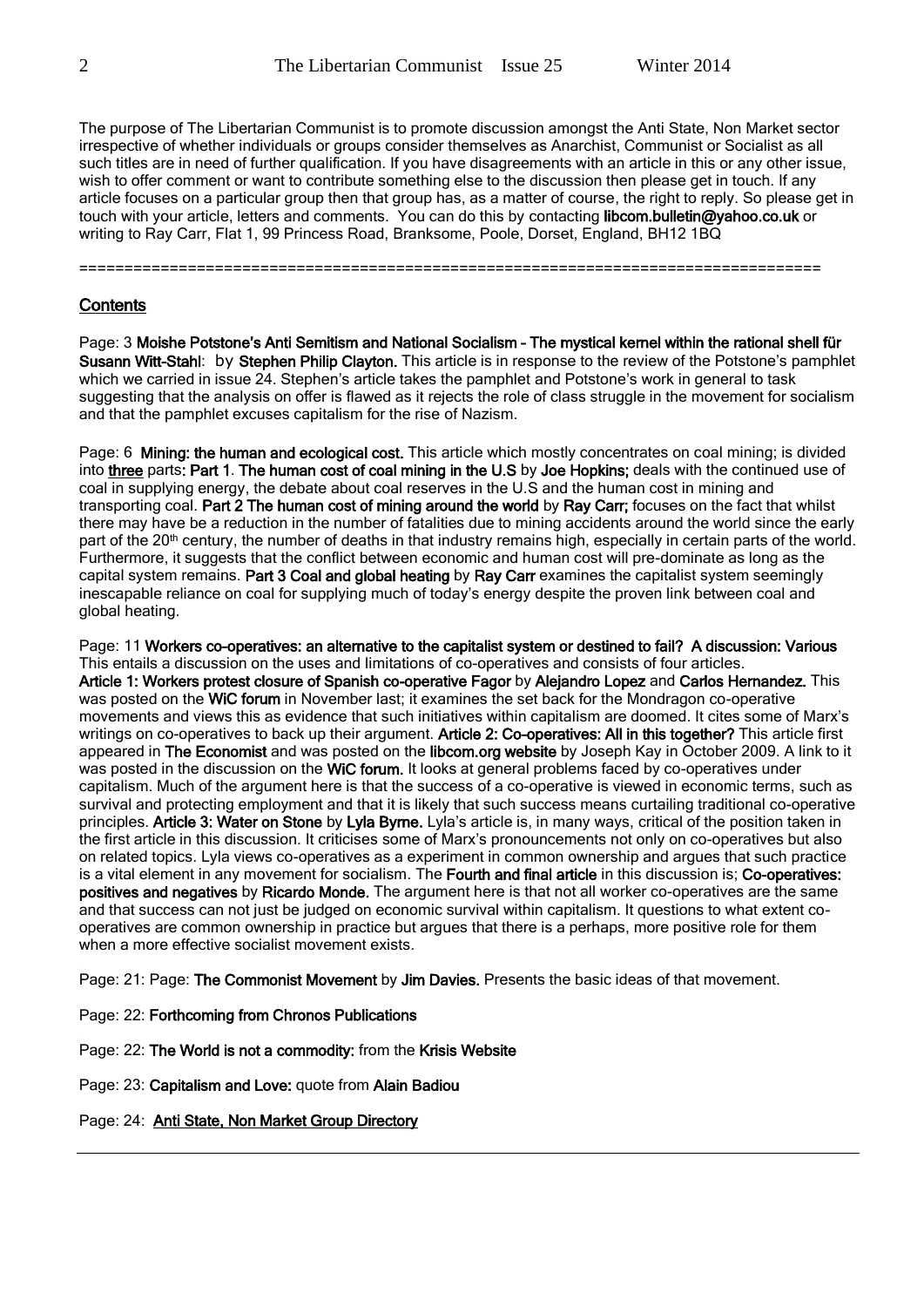#### *Anti-Semitism and National Socialism* **by Moishe Postone - The mystical kernel within the rational shell für Susann Witt-Stahl**

#### **by Stephen Philip Clayton**

Issue 24 of *The Libertarian Communist* contained a review of the 1986 pamphlet *Anti-Semitism and National Socialism* by Moishe Postone. The review concluded with the statement; "If you have not already read this pamphlet we recommend that you obtain a copy, even if you do not entirely agree with all Postone has to say it will make you think. That cannot possibly be a bad thing." That's as may be but this pamphlet and Postone's further work in reinterpreting Marx's critique of political economy is "a load of intellectual Marxological waffle" (*Aufheben*) and leads "to a complete rejection of the significance of class struggle for socialism." (Chris Arthur). Postone's theory also excuses capitalism for Nazism so needs to be examined and rejected.

Postone's 1986 work is an edited version of his *Anti-Semitism and National Socialism: Notes on the German Reaction to 'Holocaust'* from 1979 which was prompted by the screening of the mini-series *Holocaust* on West German television on 22 January 1979. In brief, Postone's argument is something like the following; modern anti-Semitism is a trend of vulgar anti-capitalism that seeks the personification of the elements of capitalism in the Jew, Nazism as a vulgar form of anticapitalism, the theory of commodity fetishism extended to epistemology, the Jew as the embodiment of abstract value, Auschwitz as a factory to exterminate value because value is abstract and Nazi anti-capitalism sought the immediate negation of the abstract and valorized the concrete over the abstract.

In the opening chapters of *Capital Volume 1*, Marx abstracts from the use-value of the produced commodity for methodological reasons in order to analyse value. However Postone draws the conclusion that value itself is 'abstract'. Marx's methodology is described by Marx in the General Introduction to the *Grundrisse* and the Postface to the Second German Edition of *Capital.* David McLellan summarises as follows*; "Marx breaks it down into its constituent elements and arrives at ever more simple and abstract concepts, each of which, however, only has full meaning by* 

*reference to all the others. Only after this analysis can the process of conceptual synthesis begin, a process in which the whole is built up again, starting from the most abstract and simple concepts – in this case, value, labour, and so on. Thus the scientific researcher into economics starts with the chaotic apprehension of bourgeois society, analyses it conceptually by empirical study into its most abstract constituent elements, and then proceeds to synthesise these elements through a dialectical exposition to yield a total conceptual comprehension of the object under study."* 

Postone elaborated on his theory of abstract value in his reinterpretation of Marx's *Capital* in *Time, Labor, and Social Domination*. He attacks the abstract but misunderstands the antinomy of capital and this leads to the valorisation of the concrete parts of capital like industry. Postone sees a contradiction between any account of abstract labor as physiological exertion and the historical specificity of Marx's value theory. What Postone does in abstracting is that the commodity can be seen as merely the product of human labor, different concrete aspects of labour are reduced to human labour in the abstract.

Marx identified that a commodity's use-value has exchange value when it consists of abstract human labour (socially necessary labour time or "crystallised social labour") developing from David Ricardo's *Principles of Political Economy and Taxation*: *"exchange value depends on the total quantity of labour necessary to manu*facture *them, and bring them to market."* Labour comes to have a dual character, and must be considered as both concrete *and* abstract, since its abstract aspect comes to play a distinct social role. Human labour is a producer of use values, it is *"a mere congelation of homogeneous human labour",* concrete labour is *"a special sort of productive activity"* whilst abstract labour is woven into concrete labour. Marx wrote *"On the one hand, all labour is an expenditure of human labour-power, in the physiological sense, and it is in this quality of being equal, or abstract, human labour that it forms the value of commodities. On the other hand, all labour is an expenditure of human labour-power in a particular form and with a definite aim, and it is in this quality of being concrete useful labour that it produces usevalues" (Capital).* In the general introduction to the *Grundrisse*, Marx clearly *states "the*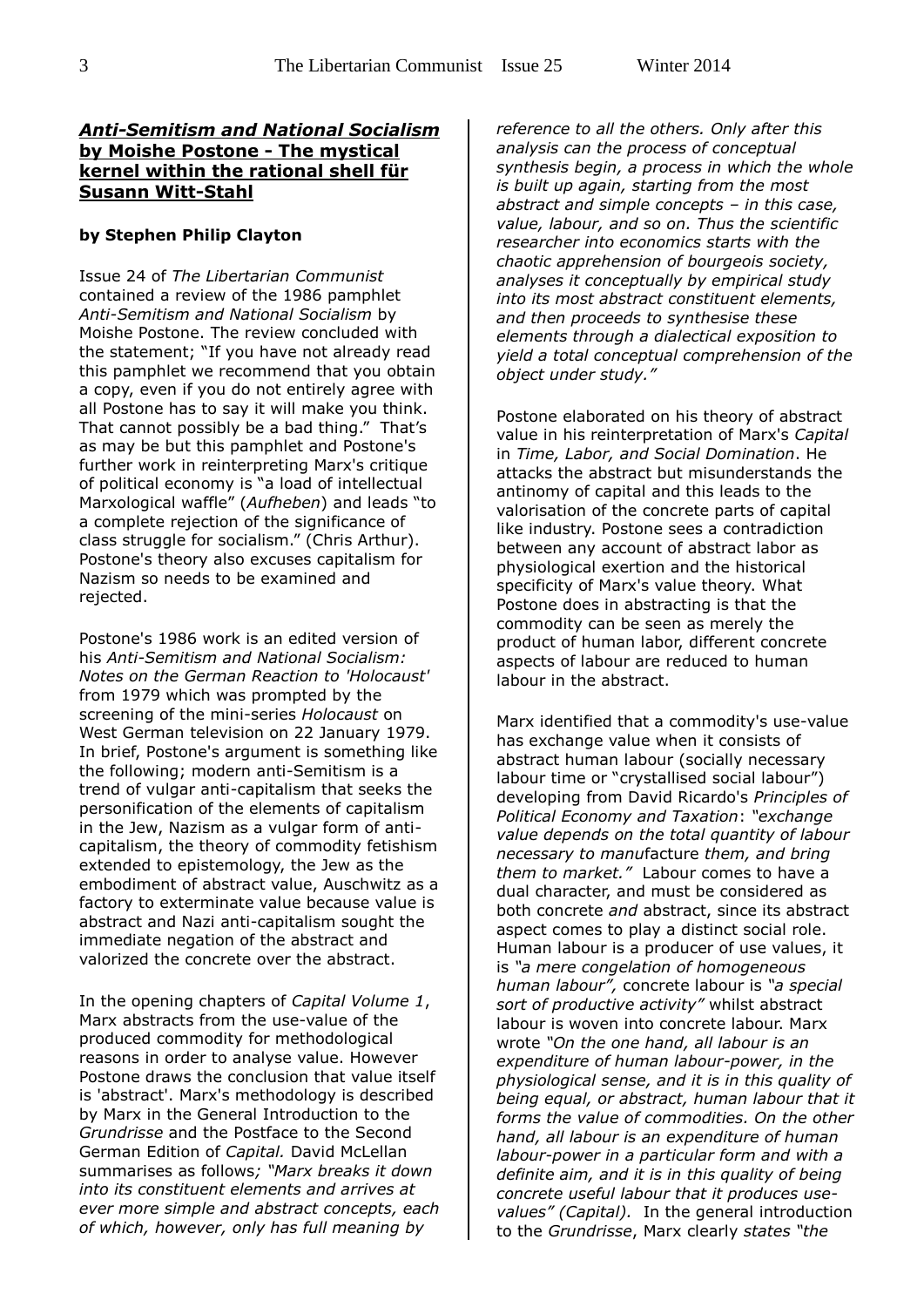*method of rising from the abstract to the concrete is only the way in which thought appropriates the concrete"* and in *A Contribution to the Critique of Political Economy*, Marx describes abstraction from the concrete character of labor as an *"abstraction which is made every day in the social process of production."*

Postone's misunderstandings mean he sees capital as a closed totalising identity, his fetishisation of capital is "the alpha and omega of history and consciousness, and conflates consciousness as identical with capital" (*Aufheben*). Postone highlights the abstract over the concrete, everything becomes what they are in the abstract form, class struggle is merely an ancillary element to capital, there is no foundation for the emergence of proletarian class consciousness, basically he has abstracted class struggle away. Chris Arthur saw that Postone can't see how the working class is always *"in and against capital"* but that *"Postone argues that capital cannot be explained fully as a class relation whose inner development is predicated on class struggle alone, capital cannot be explained fully in terms of class struggle alone to a complete rejection of the significance of class struggle for socialism."* Essentially for Postone, classes and waged labour are relegated to abstract sociological concepts and capital is identified as abstract domination. Postone's theory discourages the working class to identify as a class and rejects the concept of the working class as the revolutionary subject in history.

In *Anti-Semitism and National Socialism*, Postone rejects a functionalist explanation of the Holocaust and anti-Semitism as a form of prejudice, xenophobia, and racism. He sees the need for "qualitative specificity" of the Holocaust rather than generalised explanations. But his theory of exterminating value is a misreading of Marx's *Capital*, and essentially a mystical metaphor for the Holocaust, and Nazism as an anti-capitalist phenomenon is wrong headed and excuses capitalism for Nazism and the Holocaust.

In an essay called *Auschwitz, or the Great Alibi* attributed to Amadeo Bordiga there is a materialist interpretation of Nazism, Anti-Semitism, the Second World War and the Holocaust.

Bordiga writes "*capitalism itself the cause of the crises and cataclysms that periodically ravage the world, poverty, oppression, war* 

*and destruction, far from being anomalies due to deliberate and maleficent wills are part of the 'normal' functioning of capitalism. Destruction is the principal goal of war. The imperialist rivalries that are the immediate cause of wars are themselves nothing but the consequence of ever increasing overproduction. Capitalist production is in fact forced to grow because of the fall in the profit level, and crises are born of the need to ceaselessly expand production along with the impossibility of selling goods. War is the capitalist solution to the crisis. The massive destruction of installations, of the means of production."*

Postone argues for a historical qualitative specificity of the Holocaust which contrasts with Bordiga who writes *"the extermination of the Jews occurred not at a random moment, but in the middle of a crisis and an imperialist war. It is thus from within this gigantic enterprise of destruction."* This can be seen in the midst of the First World War with the Ottoman Empire's genocide of 1.5 million Armenian people but also the 'Central Asian Holocaust of the Turkic Peoples' when between 25 June 1916 and October 1917, some 1.5 million Turkic people were killed by the Tsarist Russian regime. Postone would not agree with any qualitative comparisons of the Jewish Holocaust with any other acts of genocide in history.

What are the origins of anti-Semitism? Bordiga identifies its origins in feudalism when *"commerce using money, was foreign to the fundamental schema of feudal society and was rejected onto people outside of that society, generally Jews. But commerce and usury were the primary forms of capital. Even once productive capitalism and large-scale industry began their growth petite bourgeois 'popular' tradition often continued to identify the Jew with Capital."* Theodore Adorno and Max Horkheimer in *The Dialectic of Enlightenment* add *"The Jews were not the sole owners of the circulation sector. Unlike their Aryan colleagues, they were still largely denied access to the origins of surplus value. It was a long time before, with difficulty,they were allowed to own the means of production."* 

Bordiga sees *"anti-Semitism indigenous to Central Europe, a horrible mix of feudal and Petit bourgeois anti-Semitism"* while Engels wrote that anti-Semitism *"is nothing but a reaction of feudal social strata doomed to*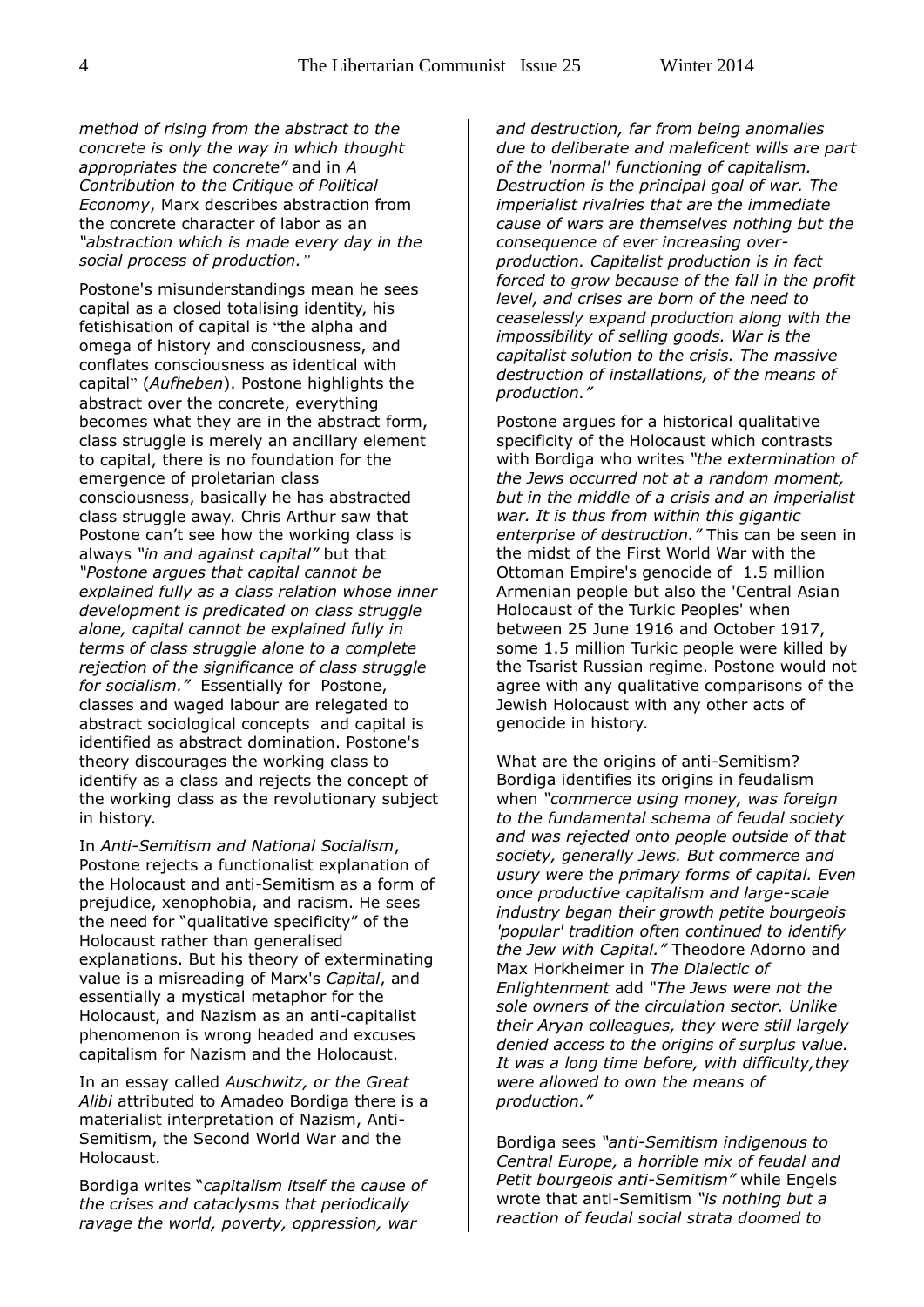*disappear, against modern society, which is essentially composed of capitalists and wage earners. It thus only serves reactionary objectives under a false veil of socialism."* The petite bourgeoisie are described by Marx and Engels in the *Manifesto of the Communist Party* in the following terms; *"The lower strata of the middle class, the small trades people, shopkeepers, and retired tradesmen generally, the handicraftsmen and peasants, all these sink gradually into the proletariat, partly because their diminutive capital does not suffice for the scale on which Modern Industry is carried on, and is swamped in the competition with the large capitalists, partly because their specialised skill is rendered worthless by new methods of production. The lower middle class, the small manufacturer, the shopkeeper, the artisan, the peasant, all these fight against the bourgeoisie, to save from extinction their existence as fractions of the middle class. They are therefore not revolutionary, but conservative. Nay more, they are reactionary, for they try to roll back the wheel of history."* 

Adorno and Horkheimer identified that *"the Jews were always a thorn in the side of the craftsmen and peasants who were declassed by capitalism"* and Bordiga sees that *"the Jews find themselves essentially in the middle and petite bourgeoisie."* He concludes *"the petite bourgeoisie invented anti-Semitism."*

Postone describes Proudhon as "one of the forefathers of modern anti-Semitism." George Woodcock calls Proudhon 'The Man of Paradox' and Proudhon himself believed his contradictions were signs of vitality but his ideas are all tangled up, utopian, impractical, unoriginal, anti-socialist, petty bourgeois, capitalist and he was also a notorious antisemite and misogynist. Proudhon opposed common ownership and writes of selfgoverning producers with 'private ownership' in association with other self governing producers, and exchanging the products of their labour in a free market of equals. Proudhon saw his ideal in small scale property ownership of self-employed peasants and artisans. He believed a People's Mutual Credit Bank would foster exchange of products amongst workers based on 'labour cheques'. Marx saw that Proudhon had a *"misunderstanding of the basic elements of bourgeois political economy: namely of the relation between commodities and money"* and Proudhon's book *The Philosophy of Poverty* was described by Marx as *"feeble Hegelianism" full of "mystical causes"* and

*"his history proceeds in the misty realm of imagination, and is above space and time. In short it is not history but trite Hegelian trash."* A Proudhon diary entry of 1847 says *"Jews. Write an article against this race that poisons everything by sticking its nose into everything without ever mixing with any other people. Demand its expulsion from France with the exception of those individuals married to French women. Abolish synagogues and not admit them to any employment. Finally, pursue the abolition of this religion. It is not without cause that the Christians called them deicide. The Jew is the enemy of humankind. They must be sent back to Asia or be exterminated. By steel or by fire or by expulsion the Jew must disappear. H.Heine, A.Weil, and others are simply secret spies. Rothschild, Cremieux, Marx, Fould, evil, choleric, envious, bitter men who hate us."*

Bordiga describes the petite bourgeoisie and the Jewish Holocaust in the following terms; *"the petite bourgeois is a class condemned. Racism is not an aberration of the spirit: it is and will be the petite bourgeois reaction to the pressures of big capital. Harassed by capital, the Germany petite bourgeoisie thus threw the Jews to the wolves in order to lighten its sled and save itself. We can say that for its part big capital was happy with the gift: it could liquidate a portion of the petite bourgeoisies with the agreement of the petite bourgeoisie. Even better, it was the petite bourgeoisie itself that saw to this liquidation. In normal times, and when it is a matter of a small number, capitalism can allow those it ejects from the productive process to die on their own. But it was impossible for it to do this in the middle of the war and for millions of men. Such disorder would have paralysed everything. Capitalism had to organize their death, it massacred them while extracting the maximum surplus value possible."*

Marx and Engels are prescient when they write of petite bourgeois German philistinism *as "the robe of speculative cobwebs, embroidered with flowers of rhetoric, steeped in the dew of sickly sentiment"* (*Manifesto of the Communist Party*) which reads like a description of Hitler and Nazism. The original 1920 programme of the Nazi Party included "breaking the shackles of interest", seeing financial capitalism or "Jewish Finance" at the root of societal problems not capitalism itself, and there was a hostility to large scale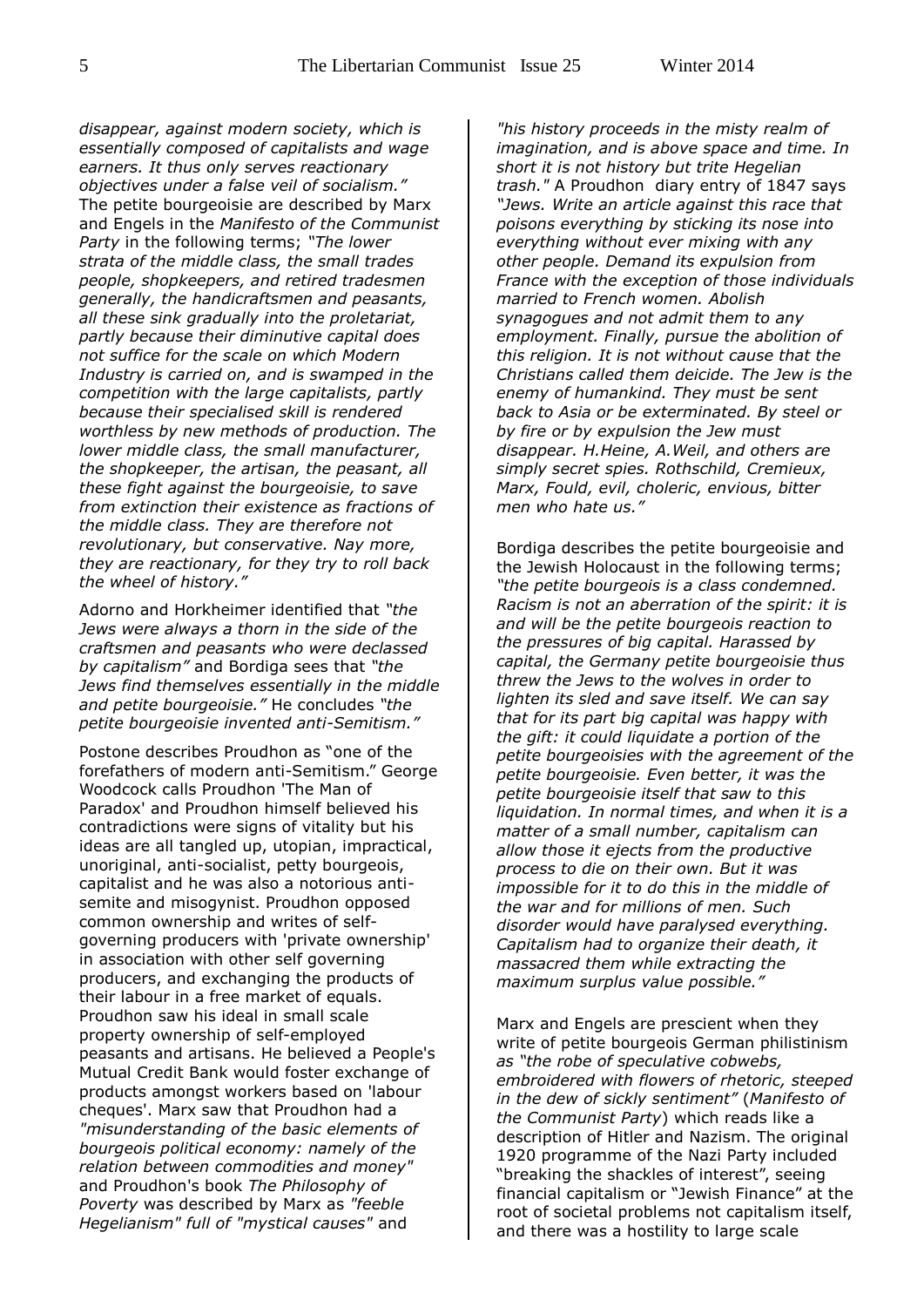capitalism in favour of petite bourgeois small business.

Adorno and Horkheimer write that *"Bourgeois anti-Semitism has a specific economic reason: the concealment of domination in production, the productive work of the capitalist is an ideology cloaking the real nature of the labor contract and the grasping character of the economic system, Jews are the scapegoats, the economic injustice* of *the whole class is attributed to them."* 

Anti-Semitism is a false consciousness engendered by capitalism. Marx wrote *"the mystification which dialectic suffers in Hegel's hands, by no means prevents him from being the first to present its general form of working in a comprehensive and conscious manner. With him it is standing on its head. It must be turned right side up again, if you would discover the rational kernel within the mystical shell"* (Postface to the Second German Edition of *Capital*)

Postone in *Anti-Semitism and National Socialism* and *Time, Labor and Domination*  "seeks to invert Marx in order to re-mystify capital all over again." (*Aufheben*). He is procapital, anti-working class, excuses capitalism for Hitler, Nazism and the Holocaust. Postone is attempting "to roll back the wheel of history."

Sources:

**David Adam,** *Postone's "Resolution" of Marx's Imaginary Contradiction: On the revision of the concept of "abstract labor"***, Marxist-Humanist Initiative, 18 September 2011**

**Theodore Adorno and Max Horkheimer,** *The Dialectic of Enlightenment***, 1947** 

*Aufheben* **No. 15,** *Review: Moishe Postone's Time, labour and social domination - capital beyond class struggle? October 2006*

**Chris Arthur** *Moishe Postone, Time, Labour and Social Domination* **in** *Capital and Class* **no.54, Autumn 1994**

**Amadeo Bordiga,** *Auschwitz, or the Great Alibi* **in**  *Programme Communiste***, no.11, 1960**

**Karl Marx,** *Capital Volume 1***,** *Grundrisse, Manifesto of the Communist Party, A Contribution to the Critique of Political Economy*

**David McLellan,** *Marx***, 1975**

**Moishe Postone** *Anti -Semitism and National* 

*Socialism: Notes on the German Reaction to "Holocaust"'***, 1979** 

**Moishe Postone** *Anti-Semitism and National Socialism* **(2000 Chronos Publications) was first published in** *Germans and Jews since the Holocaust: The Changing Situation in West Germany* **edited by Anson Rabinbach and Jack Zipes, 1986**

**Moishe Postone** *Time, Labor and Social Domination: a Reinterpretation of Marx's Critical Theory***, 1993** 

**Pierre-Joseph Proudhon,** *Selected Writings***, 1960**

**Susann Witt-Stahll,** *'Anti-Germans': Excusing capitalism of role in rise of Hitler* **in the** *Weekly Worker***, 6 December**

#### **Mining: the human and Ecological cost**

#### **Part 1:The Human Cost of Coal Mining in the U.S: Joe Hopkins**

In 2005, Coal use generated 7,344 TWh (1Terawatt-hour= 1 trillion watt-hours, a measure of power) of electricity, which was then 40% of all electricity worldwide. By 2030, electricity demand worldwide is projected to double with the quantity of electricity generated from coal growing 3.1% per annum to 15,796 TWh.

**------------------------------------------------** In 2005 coal-derived electricity was responsible for 7.856 Gt  $(1 \text{ Gi} \cdot \text{non} = 1)$ billion metric tons: 1 metric tun = 2,204 pounds) of carbon dioxide (CO2) emissions, which was 72% of the CO2 emissions from power generation. By 2030, worldwide CO2 emissions are projected to grow 1.8% per year to 41.905 Gt, with emissions from the coal powered electricity sector projected to grow 2.3% per year to 13.844Gt.

---------------------------------------------------

In 2005, non-power generation uses of coal, including industry (e.g., steel, glass) transport, residential services, and agriculture, were responsible for another 3.124Gt of CO2, bringing coal's total burden of CO2 emissions to 41% of worldwide CO2 emissions.

---------------------------------------------------

Due to the limited space in this journal the present article will address the use of fossil fuels for generating electric power as this sector is predominant in its economic,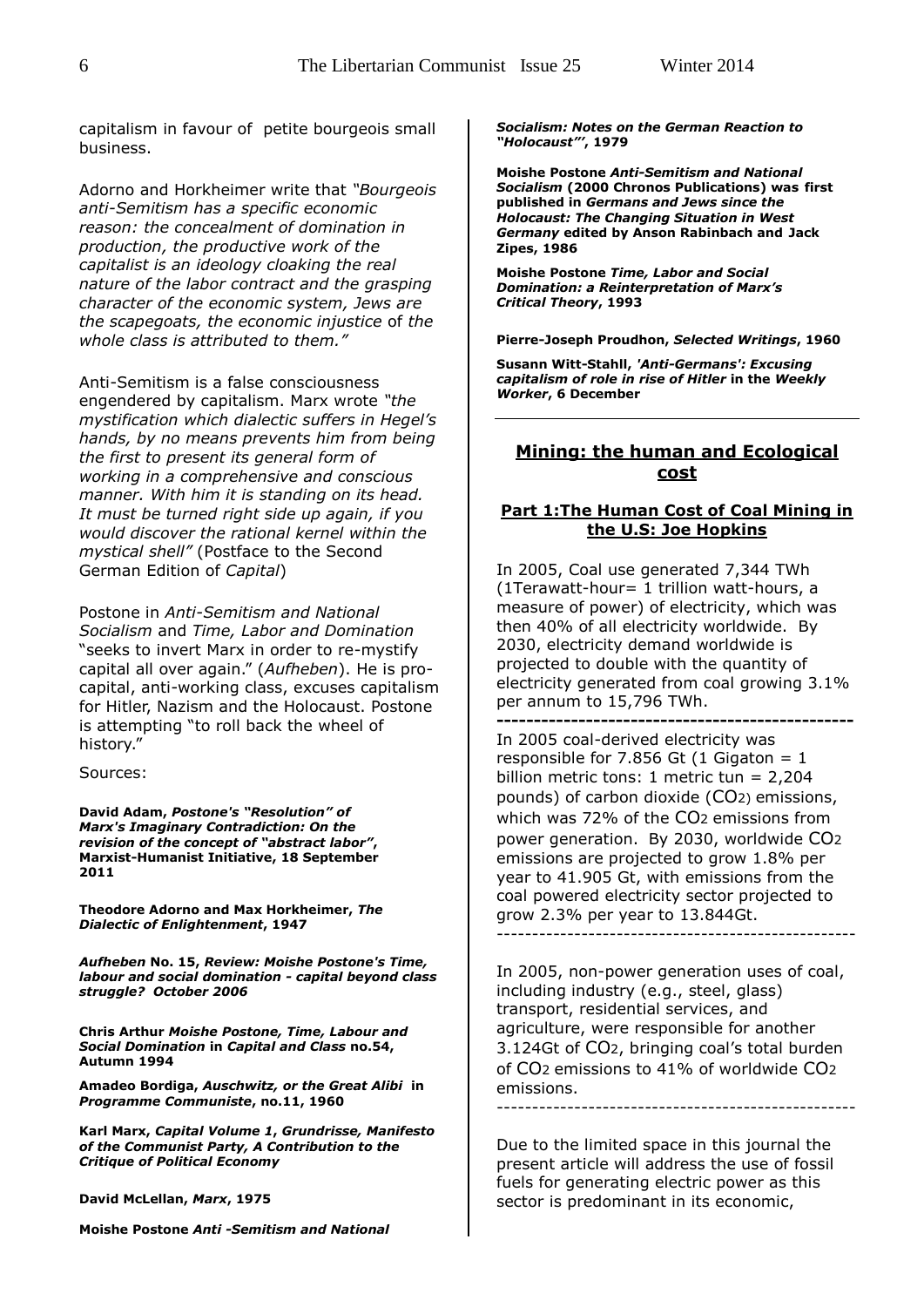environmental, and social effects over any other single sector.

#### **Coal Reserves that aren't really Coal "Reserves"**

The U.S Energy Information Administration (EIA) often says that the U.S has "*200 years of coal";* this is based on 268 billion tons of estimated recoverable reserves (ERR). The EIA itself reports that the ERR cannot technically be called *"reserves"* because they haven't been analysed for profitability of extraction. **(1)** The geologic, economic, legal and transportation constraints could limit future coal mine expansion. With the power the *Big Coal Lobby* has over Washington D.C., the *"legal constraints"* are not really *"constraints"*. This would mean that *"200 years of coal"* aren't really *"200 years of coal"* **if** the profitability can't be found because of the material constraints imposed by geologic and transportation problems. This may in fact reduce the ERR to 20-30 years. **(2)** This would provide *Big Coal* a planning horizon of two to three decades for moving beyond coal – as if the earth's climate could accommodate *"Business as Usual"* for that long without passing the tipping point beyond which there is little or no possibility to stabilize, let alone reverse, the global heating that has already begun.

Since 1900ce over 100,000 U.S coal miners have been killed while working. Major accidents still occur; in January 2006 17 miners were killed in Appalachian coal mines – 12 at the Sago mine in West Virginia. On April 5th 2010, 29 miners (including Gary Quarles) were killed in an underground explosion in Massey Energy's Upper Big Branch mine in West Virginia. **(3)** Since 1900ce, coal workers' Pneumoconiosis (Black Lung) has killed over 200,000 coal miners in the United States.**(4)** These deaths when preceded by deadly short-term illness are reflected in wages and workers' compensation benefits; these expenses are external to the coal industry. If a miner contracts a non-fatal or slow killer disease, long-term support often ends up coming from the state and/or Federal funds; these funds come from working class wages in the form of taxes which reduce the hourly wages of the primary producer and are external to the coal industry. Because these support expenses are borne by the "99%" – the working class – the coal company's profits go untouched and are not put toward mitigating the damage caused

by the coal industry's unhealthy and hazardous working conditions. This is no abstract complaint. In the early 1990s over 10,000 former U.S miners died from coal workers' Pneumoconiosis and the prevalence has more than doubled since 1995.**(5)** This doubling correlates almost perfectly ( factoring in "time lag") with an increase of 600 working hours per year, per worker, in the coal mining industry.

During the mining process methane is released; methane is a heat-trapping gas 25 times more potent than CO2 and is explosive (the officially designated cause of the explosion at Massey's Upper Big Branch mine) and poisonous to breath in concentration. According to the EIA 71,100,000 tons CO2e of methane from coal were emitted in 2007 but only 92.7% of that coal went toward generating electricity; when methane decays it yields CO2 – a weaker but proven heat trapping gas. Not counting the illnesses and deaths of mine workers the social cost of the methane release alone added eleven cents to the cost per kilowatt hour of electricity in the U.S; \$2.2 billion in total costs to society.

#### **Transporting Coal**

There are direct hazards from transporting coal. People in mining towns report intense dust levels that in many cases coat the walls and furniture in homes as well as the skin of the people living there. The dust raised by the road transport of coal, truck after truck after truck, burdens the respiratory and cardiovascular systems of those exposed with the likelihood of chronic disease. 70% of all rail traffic is devoted to coal transport; with the dire need of low pollution mass transportation all over the country this imposes a *"lost opportunity cost"*. Coal, even in the passive state of being given a ride, has hidden costs and consequences to human society. A total of 246 people were killed in rail accidents during coal transportation in 2007. Only five of these were railroad workers; the other 241 of these were members of the public! Of course the corporate titans, the masters (and owners) of the universe, have a formula in the value of statistical life (VSL) to *"estimate the total costs of fatal accidents in coal transportation".* The VSL revealed, "*the deaths to the public add an additional cost of \$1.8billion, or nine cents per kilowatt hour"* of electricity. The *"costs"* the master class pays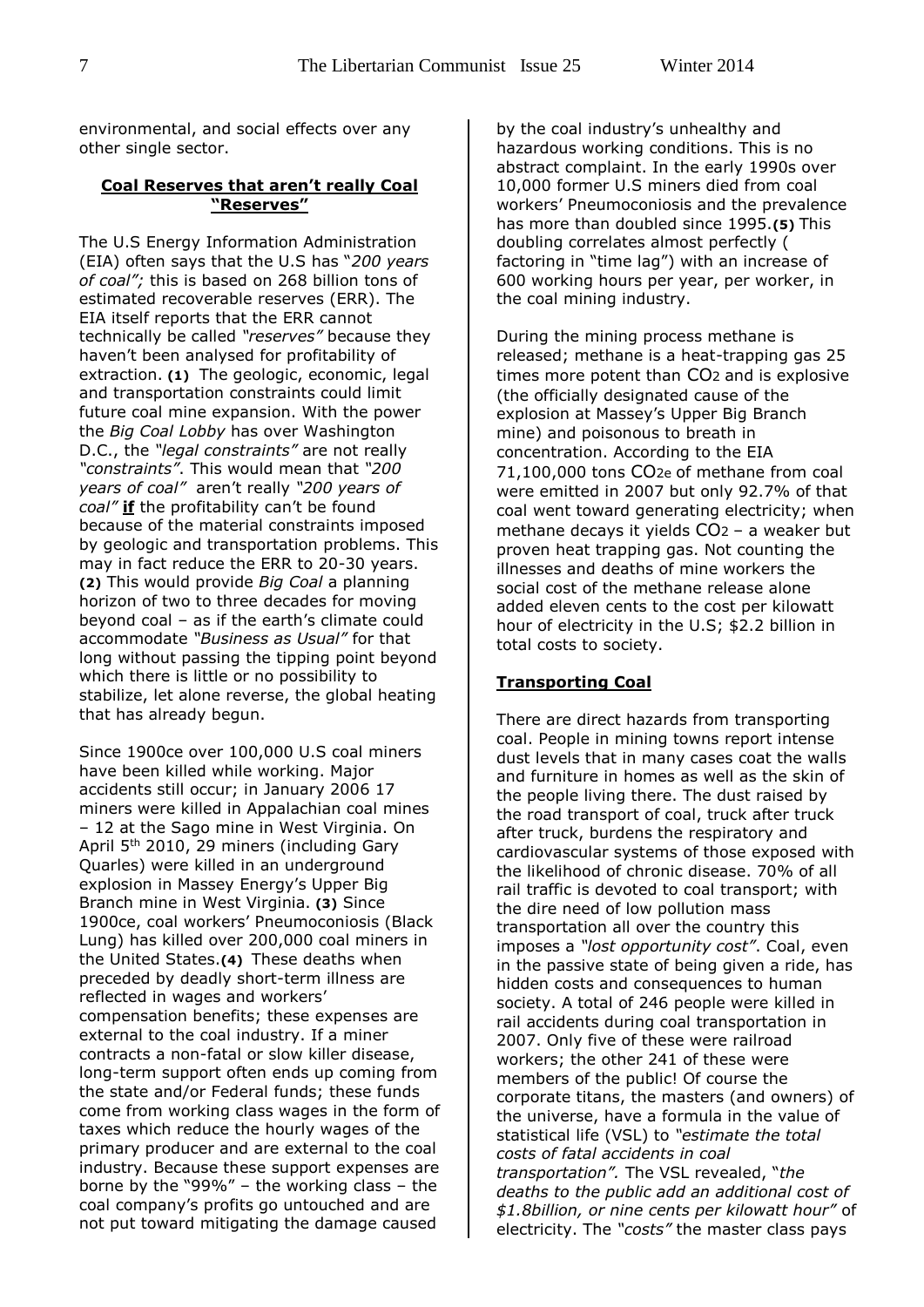for killing your sister, mom, wife, dad, brother – are passed on to you, the survivor, through an increase of price; it's never going to come out of accumulated capital profits.

Nothing more than a précis can be offered here on the separate but related aspects of hydrocarbon based fuels main categories of solid coal, liquid oil (and it derivatives), natural gas, gaseous methane. However the findings of Michael Hendryx, PHD **(6)** and Melissa Ahern **(7)** in their research article, *"Mortality in Appalachian Coal Mining Regions: The Value of Statistical Life Lost":* concluded that research priorities to reduce Appalachian health disparities should focus on reducing disparities in the coal fields. **The human cost of the Appalachian coal mining economy outweighs its economic benefits.**

How is it that King Coal can continue to operate with the economic picture so out of kilter?

#### **Subsides**

In Kentucky alone coal brings in an estimated 528 millions of dollars in state revenue. The rub is that King coal as an industry cost the state 643 millions of dollars in expenditures; i.e. it costs the state of Kentucky 115 millions of dollars a year **(8)** to keep King Coal in business and in the throne. It's imperative to note that under the regime of capitalist democracy the government gets the financial support of the people, by the people, for the corporations. The \$115 million is only the net cost of coal mining and use to the people of Kentucky. That figure does not include the increased health care costs paid by those sickened by coal pollution; lost productivity (= lost wages of those who are already under paid); water treatment for siltation and water infrastructure; potential limitations on children's cognitive and biological development due to poor air quality and heavy metal exposure; the economic hit to the real estate market when people sell their homes, and social expenditures through state programmes paid for by all the people in Kentucky.

The Energy Information Agency estimates that the U.S Federal Government provides \$3.17 billion in subsides for electricity and mining operations; for 2007 this amounted to 16 cents per kWh. **(9)** The Environmental Law Institute put its estimate of federal subsides

at \$5.37 billion for 2007 which amounted to 27 cents per kWh. **(10)**

#### **The Question**

How do we stop the poor (us) from getting poorer while the rich (them) keep getting richer through our work? Isn't it time for the vast majority of the earth's population (estimated at 99%) to wrest control of our own lives and the planet where we live from the hands of our capitalist exploiters. They rule only through our in action and acquiescence.

#### **We Need Answers**

One idea is to form a political party of workers made up of us to represent us till everyone has joined and become us. There are many other ideas out there. You've got one too or you probably wouldn't be reading these words. What are your ideas? Tell us so we can reason together what is necessary for a practical social revolution.

Menacious Mouse: Tell the Mouse at [joehopkins@verizon.net](mailto:joehopkins@verizon.net)

#### **Part 2:The Human cost of mining around the world: Ray Carr**

Developing the picture to mining in general on a world-wide perspective it is the case that the number of deaths due to accidents in mines has been reduced considerably since the early  $20<sup>th</sup>$  century but there has been a number of tragic instances in recent years and whilst accurate figures are hard to come by it has been suggested that 12,000 people per year die in mining "accidents". According to the International Labour Organisation (ILO) whilst mining only accounts for 1% of the global workforce it totals 8% of all fatal "accidents". **(11)** According to Alan Baxter of the Institute of Materials, Minerals and Mining, the fatalities in mining world-wide are dropping with the exception of Russia and China. China has the world's largest mining industry and produces up to three billion tonnes of coal every year which is 40% of global output but is responsible for 80% of mining deaths world-wide each year. The reason why Russia and China account for the majority of fatal accidents in mining is, according to, Alan Baxter, due to money: he suggests: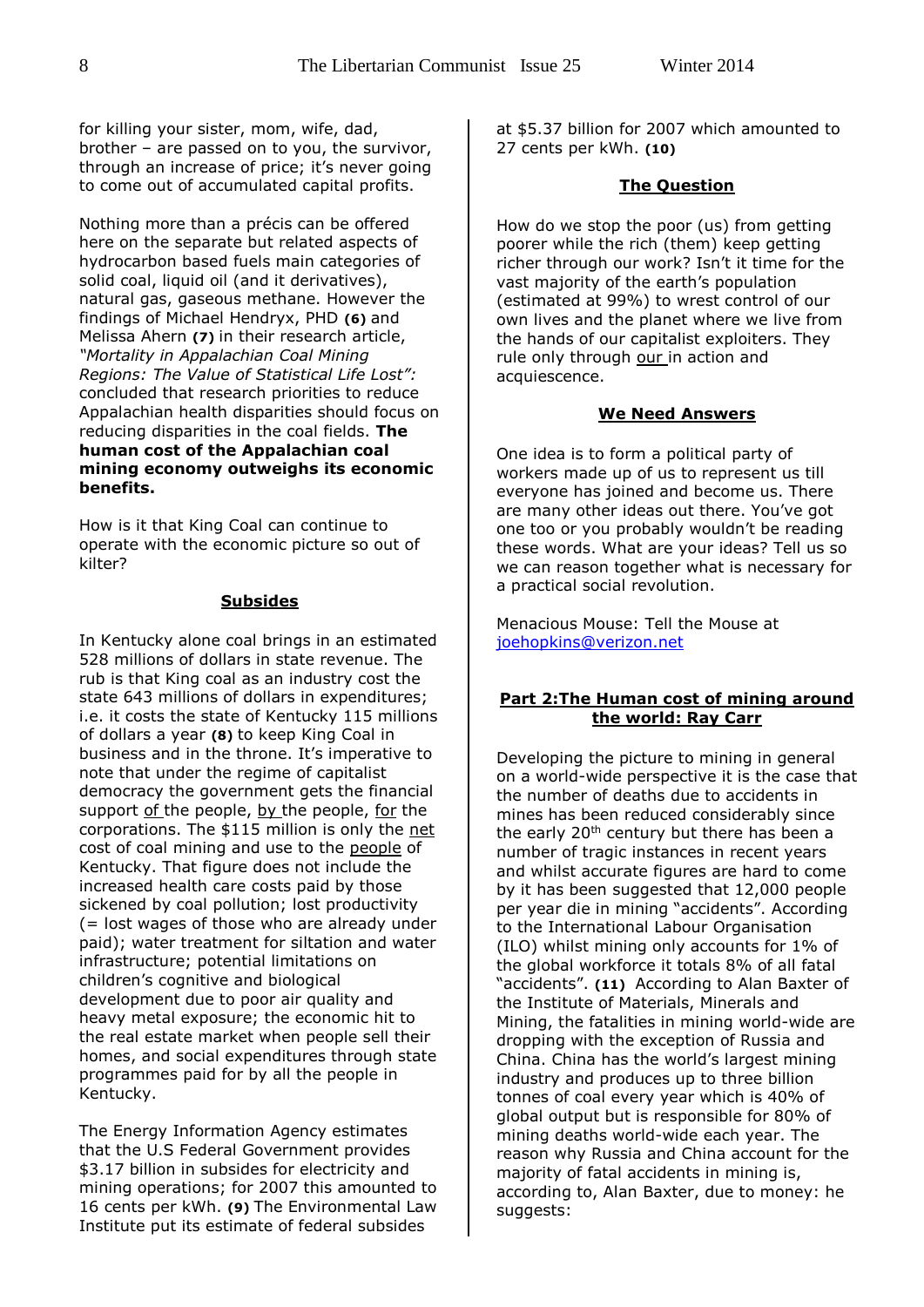*"They are maximising revenue, and the mentality is that life is cheaper than it is here and no-one is going to kick up a fuss if they lose a few lives." (12)*

It may be the case that Russia and China lag behind in terms of reducing the number of fatal "accidents" in mining; they are where countries like Britain and America were in the  $19<sup>th</sup>$  and early 20<sup>th</sup> centuries. The truth of the matter is that all, or at least most of these "accidents" world-wide can be put down to money. Health and safety costs money, and eats into profit which is the major reason for production within the capital system. Joe Drexler of the International Federation of Miners' Unions (ICEM) argues that much of the problem is a lack of unions in many places as these gives employees real power rather than just an illusion of power. **(13)**  Drexler has a point as organised workers can put economic pressure on employers to force them into improving health and safety. Drexler also points to weak labour laws and enforcement in many countries, this is also related to the level of worker organisation and how much pressure they can put on governments as well as employers. In Chile, Drexler, points out, they have 900 mines but only 18 safety inspectors to oversee the conditions in those mines and in that country 34 people, on average, have died each year in mining "accidents" since 200. Another point made by Drexler is that the high price of commodities has had an extra impact as it has led employers to put pressure on for an increase in production. **(14)**

#### **Part 3: Coal and Global Heating: Ray Carr**

Writing in 2010 Chris Williams noted that our planet is slowly being poisoned by the economic system that dominates it. Transforming energy sources was the most fundamental change we needed to make and such a change was urgent. According to most scientists CO2 needs to be reduced by 80-90 per cent globally by 2050 to avoid irreversible climate change. **(15)** More recent studies have confirmed this analysis. **(16)** Williams went on to argue:

*"The fact that the entire economy runs on essentially three substances – Oil – Coal and Natural Gas – and these are the three most responsible for global warming presents capitalism with a essentially insurmountable problem." (17)*

Whilst all fossil fuels emit carbon dioxide when burnt, not all are equally polluting, as Natural Gas has a lower carbon content it emits less co2 per unit of energy generated whilst Coal emits the most. Since coal is such a major contributor to global heating you would think that a logical step would be to drastically cut down on its use or abandon it altogether. However the capital system is fundamentally about the expansion of value it cannot take steps that would inhibit that process especially given the fact that the world is divided up into competing economic units, states and power blocks, in effect it is almost like it is beyond human control or at least majority human control. So instead of solving the problem by turning to more ecological ways of providing energy and cutting down on the amount it uses it seeks to use half baked measures that continue to use the sources responsible for the problem, attempting only to minimise their effect in the shorter term. Such measures are really failing to get to grips with the problem and storing up even greater problems for the future.

In line with the above is the idea of coal liquefaction and gasification, something by all accounts favoured by the current administration in the U.S. This is presented and promoted as *"clean coal"* technology. In theory this means using coal but leaving behind the extra greenhouse gasses. This is achieved by *"carbon sequestration"* Whilst recognising the problems mentioned earlier with regard to how many years of coal reserves there are in the U.S, it is recognised that they are more plentiful than oil or natural gas. As mentioned already coal is a higher pollutant than either of the other two energy sources favoured by the system so the plan is to bury the co2 emitted by coal power plants in underground reservoirs below the plant – pump it into deserted coal mines, depleted oil and gas reservoirs and the like. By all accounts there have been some small experiments with this sort of technology in Norway and some other countries. **(18)**

If such a strategy seems feasible, there are a number of problems. Firstly according to a study carried out by The Massachusetts Institute of Technology (MIT) – The Future of Coal – the first commercial plant needed to put the plan into operation would not be ready till at least 2030. Rather late according to all the recent warnings regarding the time scale available to deal with the problem. Then there is the point about where all the co2 would be stored should this be adopted on a global basis. The method of sequestration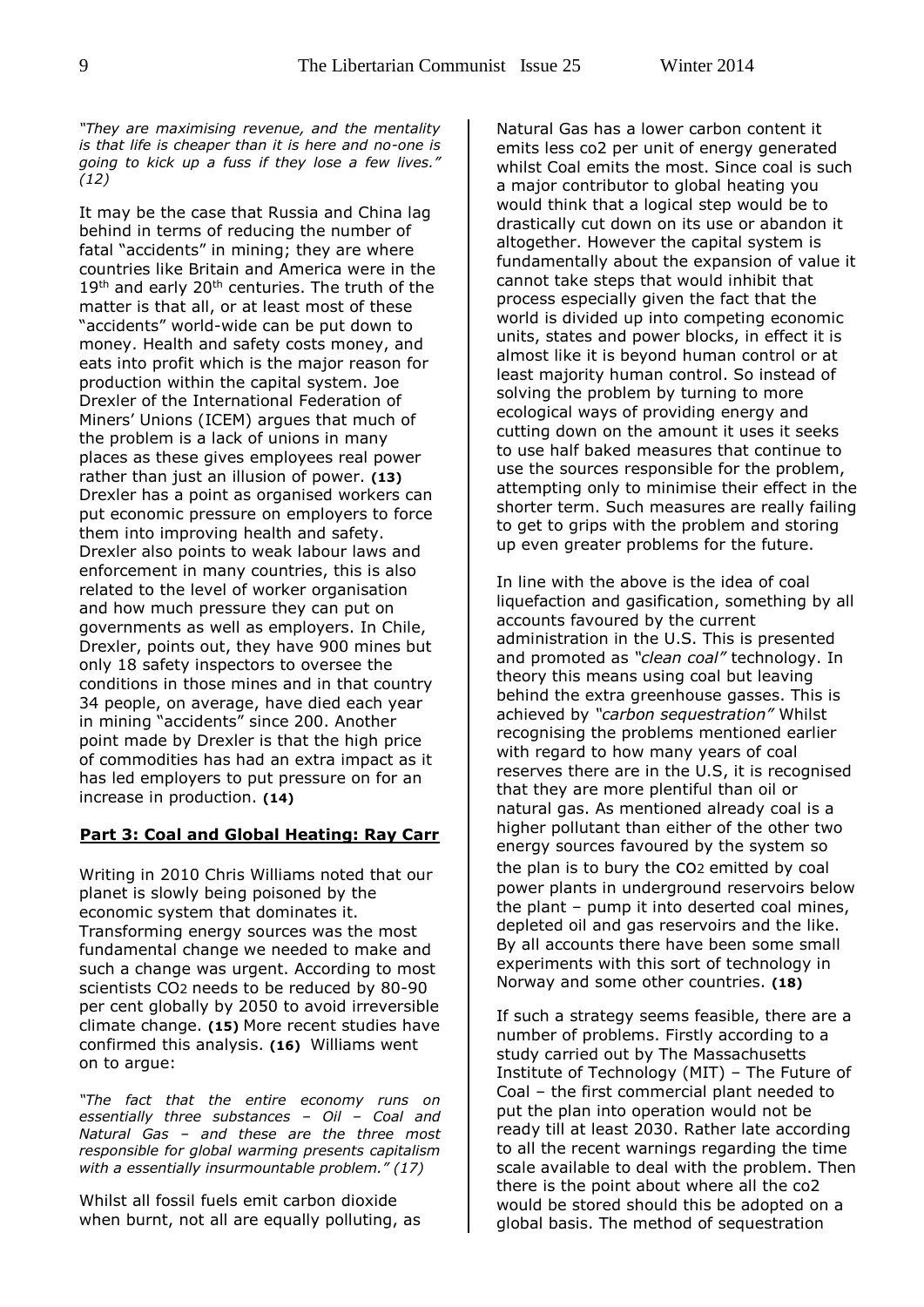puts off change to a point in the future and there is also the potential for horrific incidents such as happened with Lake Nyos where in 1986 this lake in Nigeria became so thickly saturated at depth with colourless, odourless co2 that when the pressurised gas eventually escaped it asphyxiated over 1,700 people while they were asleep and killed off all animal life within a 15 mile radius. **(19)**

Another problem is that the very process of coal liquefaction requires that more rather than less coal would be used as a large amount of each ton of coal burned would be needed to aid the process of coal liquefaction, co2 extraction and burial. **(20)**

We are being fed with the lie that something is being done to tackle global heating when in reality what is being pursued is a strategy that ensures the continuation of the system based on the expansion of value and this spells catastrophe. In the current climate a problem is that along with the U.S, China, India and Australia also have large coal deposits and this entails a large and powerful coal lobby. This factor is hardly good news in reducing the reliance on coal given the priorities of the capital system, which do not go hand in hand with the needs of the planet. The following quote confirms this point of view. Amy Jaffe – an energy expert at James A Baker Institute for Public Policy at Rice University stated:

*"we are going dirtier… If you need to come up with a fuel source other than drilling for oil under the ground in the Middle East, what is the most obvious thing with today's economy, today's infrastructure and today's technology? Oil shale, liquefied coal and tar sands. It's all dirty but it's fast." (21)* 

From the above it is clear that if catastrophe is to be avoided a majority of the human race world wide has to organise itself to get rid of the capital system which is not only outdated but threatens the very existence of humanity.

#### References

- **1) Energy Information Administration. 2008. Annual Coal Report. [http://www.eia.doe.gov/cneaf/coal/page](http://www.eia.doe.gov/cneaf/coal/page/acr/acr_sum.html) [/acr/acr\\_sum.html](http://www.eia.doe.gov/cneaf/coal/page/acr/acr_sum.html)**
- **2) Glustrom, L, 2009, Coal: Cheap and Abundant…Or Is It? [http://www.cleanenergyaction.org/sites/](http://www.cleanenergyaction.org/sites/default/files/coal_supply_constraints_cea_021209.pdf) [default/files/coal\\_supply\\_constraints\\_cea](http://www.cleanenergyaction.org/sites/default/files/coal_supply_constraints_cea_021209.pdf) [\\_021209.pdf](http://www.cleanenergyaction.org/sites/default/files/coal_supply_constraints_cea_021209.pdf)**
- *3)* **See: Libertarian Communist Bulletin#21; Gary Quarles: Man of Sorrow, p.3; The Insanity** *of Coal Mining, p.4; Also these two titles at:wspus.org*
- *4) Goodell, J. 2006. Big Coal: The Dirty Secret Behind America's Energy Future. Houghton Mifflin. NY.*
- *5) National Institute for Occupational Safety and Health. 2008. What's New in the CWH5P. Niosh Coal Workers Health Surveillance Program. [http://www.cdc.gov/niosh/topics/surveill](http://www.cdc.gov/niosh/topics/surveillance/ords/pdfs/cwhsp-news-fall2008.pdf) [ance/ords/pdfs/cwhsp-news-fall2008.pdf](http://www.cdc.gov/niosh/topics/surveillance/ords/pdfs/cwhsp-news-fall2008.pdf)*
- *6) Department of Community Medicine, Institute for Health Policy Research, W. Va. University, Morgantown, W. Va*
- *7) Dept. of Pharmacotherapy, Washington State University, Spokane, Wa.*
- *8) Konte, M.F and J Bailey. 2009. The impact of Coal on the State Budget. <http://www.maced.org/coal>*
- *9) U.S Energy Information Administration. [www.eia.doe.gov](http://www.eia.doe.gov/)*
- *10) Environmental Law Institute. 2009. Estimating U.S Government subsides to energy sources: 2002-2008, 1-37. Washington, DC. http://eli.org/programareas/innovation-goverance-energy.cpm*
- *11) BBC News October 2010*
- *12) Ibid*
- *13) Ibid*
- *14) Ibid*
- *15) Chris Williams: p.73, Ecology and Socialism, Haymarket Books, 2010*
- *16) See Stefan's The Future of climate talks in Socialist Standard ; November 2013, p.8*
- *17) Chris Williams op.cit*
- *18) Ibid; pp.87-8*
- *19) Ibid; p.88*
- *20) Ibid; p.89*
- *21) Quoted in Ibid;p.89*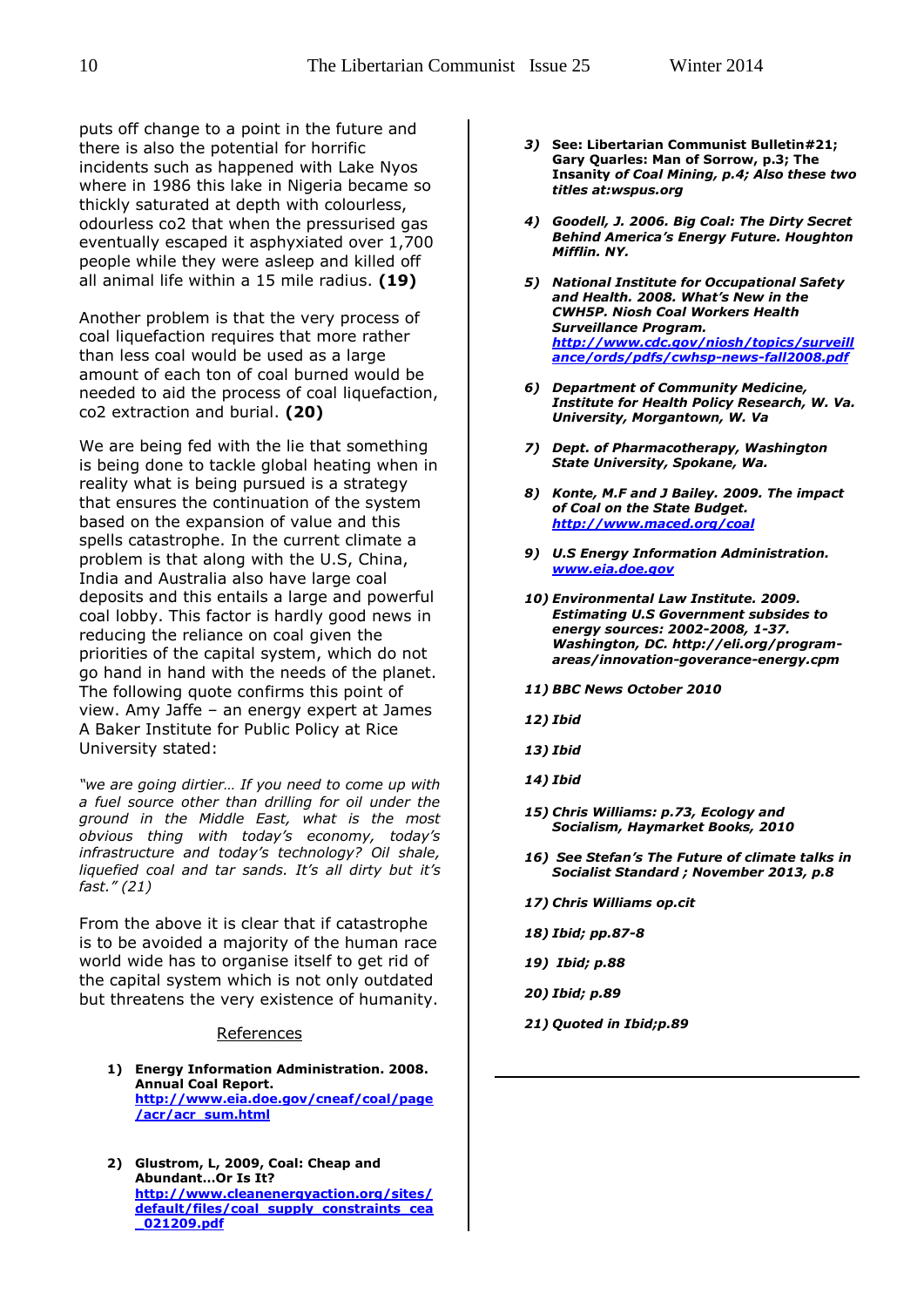#### **Worker Co-operatives: an alternative to the capital system or destined to fail?**

*The following discussion on the usefulness and limitations of co-operatives as a forerunner of a society based on common ownership and production directly for use/need comprises of four articles. As this is not intended to be the final word on the subject feel free to respond to the points raised here for future issues.* 

#### **Article 1**

#### **Workers protest closure of Spanish**  *cooperative Fagor, Alejandro López and Carlos Hernández***.** http://www.wsws. org/en/articles/ 2013/11/26/ span-n26. html

*This was posted on the World in Common forum towards the end on last November.* 

Last week, 1,300 workers and their families marched from the factory of Spanish electrical appliances manufacturer Fagor Electro domésticos in Basauri in the Basque region of Spain to the town centre, protesting against its closure. At Edesa the workers have occupied the factory. Fagor produces brands including Brandt and De Dietrich. It has filed for bankruptcy, threatening the jobs of 5,600 workers. The end of Fagor, a subsidiary of the Mondragón corporation, regarded as the jewel in the cooperative movement crown, shows that such organisations are not an alternative to capitalism, as their promoters proclaim. Fagor's CEO Sergio Treviño warns that its fall "will have an uncontrollable domino effect on the rest of the group with major social implications. Mondragón is the world's largest federation of worker cooperatives, composed of 289 companies, 110 cooperatives and 147 subsidiaries. Based in the Basque Country, it is the leading business group in the region--contributing 7 percentof the GDP--has the seventh-highest turnover of Spanish companies and employs 60,000 workers in Spain, 35,000 in the Basque region itself. With the development of globalisation it has established itself overseas and compromised many of its cooperative principles.

Fagor, Mondragón's flagship enterprise, employs 5,642 workers in 13 manufacturing plants in five countries (France, Poland,

Morocco, Italy and China), but only 2,000 of its members belong to the cooperative. The company was hard hit in recent years by the eruption of the global economic crisis in 2008, with revenues falling by €600 million (US\$810 million), or 37 percent, in the last five years. This decline was a combination of a sharp drop in demand for domestic appliances due to the impoverishment of workers and the appearance of new low-cost competitors based on cheap labour in China, Turkey and South Korea. The company was unable to get the full €170 million it required to stave off bankruptcy from other Mondragón cooperatives or the corporation's own banking arm, Caja Laboral. Approaches to US hedge funds and private equity companies appear to have fallen through, as did appeals to the Spanish government and the Basque regional government. As a result, Mondragón's general council decided unanimously that Fagor had to be shut down, adding that even if more support were forthcoming it would not guarantee the company's future viability and that it did not represent the needs of the market. "Solidarity has reached its limit," the corporation acknowledged.

Fagor's demise is proof of the warning made nearly 150 years ago by Karl Marx. In his 1864 Inaugural Address to the Working Men's International Association, Marx insisted,

*"The experience of the period from 1848 to 1864 has proved beyond doubt that, however excellent in principle and however useful in practice, cooperative labour, if kept within the narrow circle of the casual efforts of private workmen, will never be able to arrest the growth in geometrical progression of monopoly, to free the masses, nor even to perceptibly lighten the burden of their miseries… To save the industrious masses, cooperative labour ought to be developed to national dimensions, and, consequently, to be fostered by national means… To conquer political power has, therefore, become the great duty of the working classes. "*

[*Subsequently, Marx came to see the state as being an organic part of capitalism, and concluded it was folly to aspire to take over it, as he pointed out in The Civil War in France, re the 1871 Paris Commune. WSWS leaves this out]*

Fagor was created precisely to prevent the conquest of political power by the working class. It was founded in 1956 during the Franco dictatorship by a young Catholic priest, José María Arizmendiarrieta, a delegate of the fascist Falange Youth Front.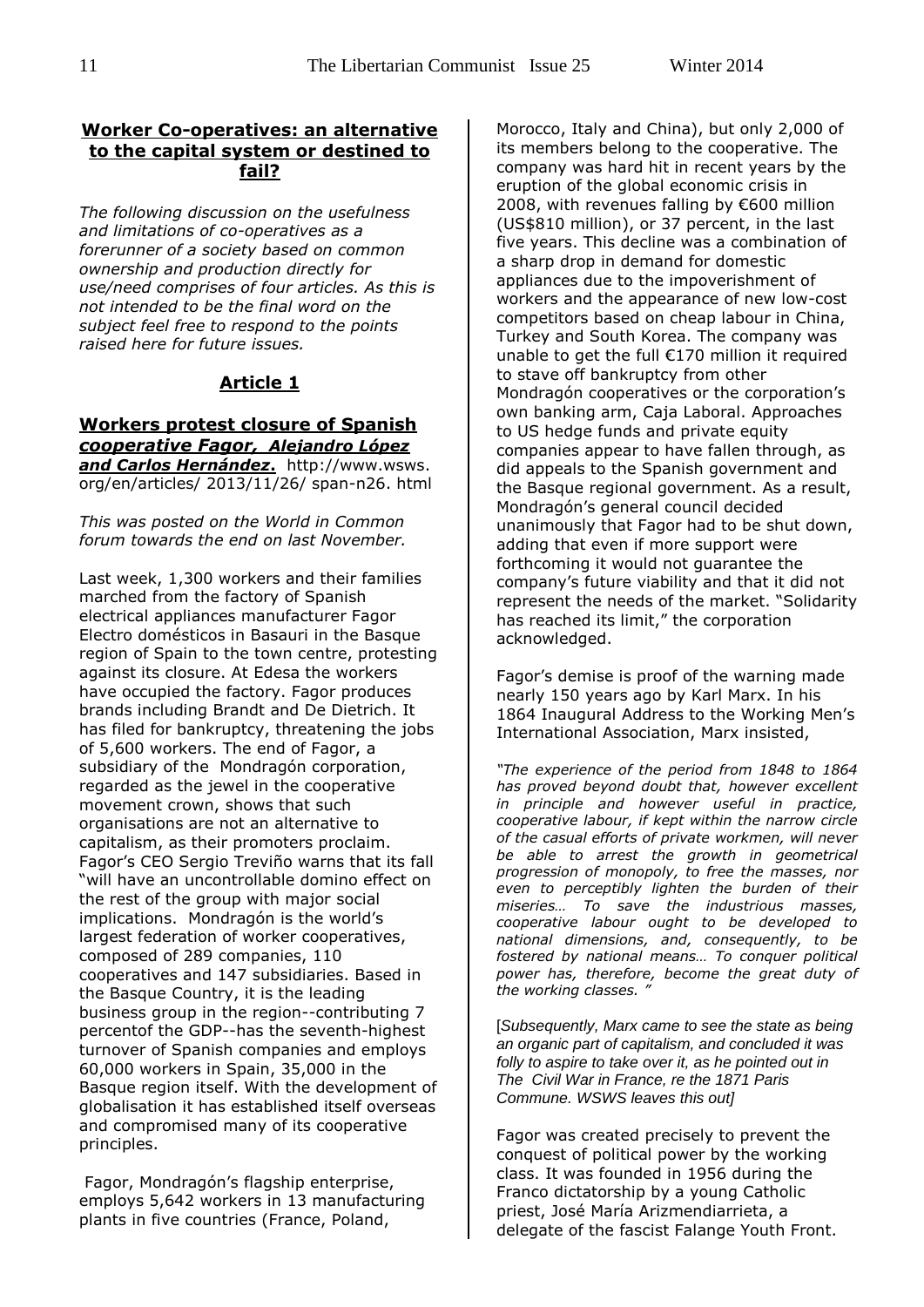He was acutely aware of the social polarisation in Spain and saw in the cooperative movement an opportunity to put into practice the principles of Franco's corporate state and deflect revolutionary sentiment in the working class. Arizmendiarrieta declared, "We live within a community and a nation of men and not of proletarians" and that "Building the cooperative does not go against capitalism, but when the capitalist system is not useful, the cooperative must overcome and for this purpose must assimilate its methods and dynamism.".....

The collapse of Fagor has also exposed the pseudo-left's rejection of Marx's warnings. Carl Davidson, a member of the Committees of Correspondence for Democracy and Socialism, a group which split from the Communist Party USA more than 20 years ago, is a typical example. Following a visit in 2010 he enthused in his "Mondragón Diaries", in an entry entitled "Why Humanity Comes First at Work: Learning About Bridges to 21st Century Socialism," how "All the employees in the Basque areas are worker-owners; those elsewhere are in varying stages of becoming so."........ Even then he was forced to admit, "Before the crisis hit two years ago, 15 percent of Fagor's workers were temporary 'trial period' new hires, meaning they couldn't become worker-owners for six months to a year. All these were laid off due to the fall in demand, but all the regular worker-owners remained on the job or were shifted to other related coops." Mondragón president Txema Gisasola had the measure of Davidson and the pseudo-left when he stated,

*"We receive visitors from many companies and many countries, and some come here with a magical idea of what Mondragón is." "This is not magic. We are in this market, competing in the capitalist world, and the only difference is how we do things and why we do things. We have to be competitive, we have to be efficient, we have to have quality in our products and give satisfaction to our clients, and we have to be profitable. In that sense we are no different from anyone else."*

"The future's here, we are it, we're on our own" - Bob Weir and John Barlow,1982

"The storyteller makes no choice, soon you will not hear his voice, his job is to shed light, not to master." - Jerry Garcia and Robert Hunter, 1977

#### **Article 2**

This following article originally appeared in **The Economist** and was posted on the **libcom.org website** by **Joseph Kay** in October 2009

#### **Co-operatives: all in this together?**

These are difficult times for the Fagor appliance factory in Mondragón, in northern Spain. Sales have seized up, as at many other white-goods companies. Workers had four weeks' pay docked at Christmas. Some have been laid off. Now salaries are about to be cut by 8%. Time for Spain's mighty unions to call a strike? Not at Fagor—for here the decisions are taken by the workers themselves.

Fagor is a workers' co-operative, one of dozens that dot the valleys of Spain's hilly northern Basque country. Most belong to the world's biggest group of co-operatives, the Mondragón Corporation. It is Spain's seventhlargest industrial group, with interests ranging from supermarkets and finance to white goods and car parts. It accounts for 4% of GDP in the Basque country, a region of 2m people. All this has made Mondragón a model for co-operatives from California to Queensland. How will co-ops, with their ideals of equity and democracy, cope in the recession?

Workers' co-ops are often seen as hotbeds of radical, anti-capitalist thought. Images of hippies, earnest vegetarians or executives in blue overalls could not, however, be further from reality. *"We are private companies that work in the same market as everybody else,"* says Mikel Zabala, Mondragón's humanresources chief. "We are exposed to the same conditions as our competitors."

Problems may be shared with competitors, but solutions are not. A workers' co-op has its hands tied. It cannot make members redundant or, in Mondragón's case, sell companies or divisions. Losses in one unit are covered by the others*. "It can be painful at times, when you are earning, to give to the rest,"* Mr Zabala admits. Lossmaking co-ops can be closed, but members must be reemployed within a 50km (30-mile) radius. That may sound like a nightmare for managers battling recession. But co-ops also have their advantages. Lay-offs, short hours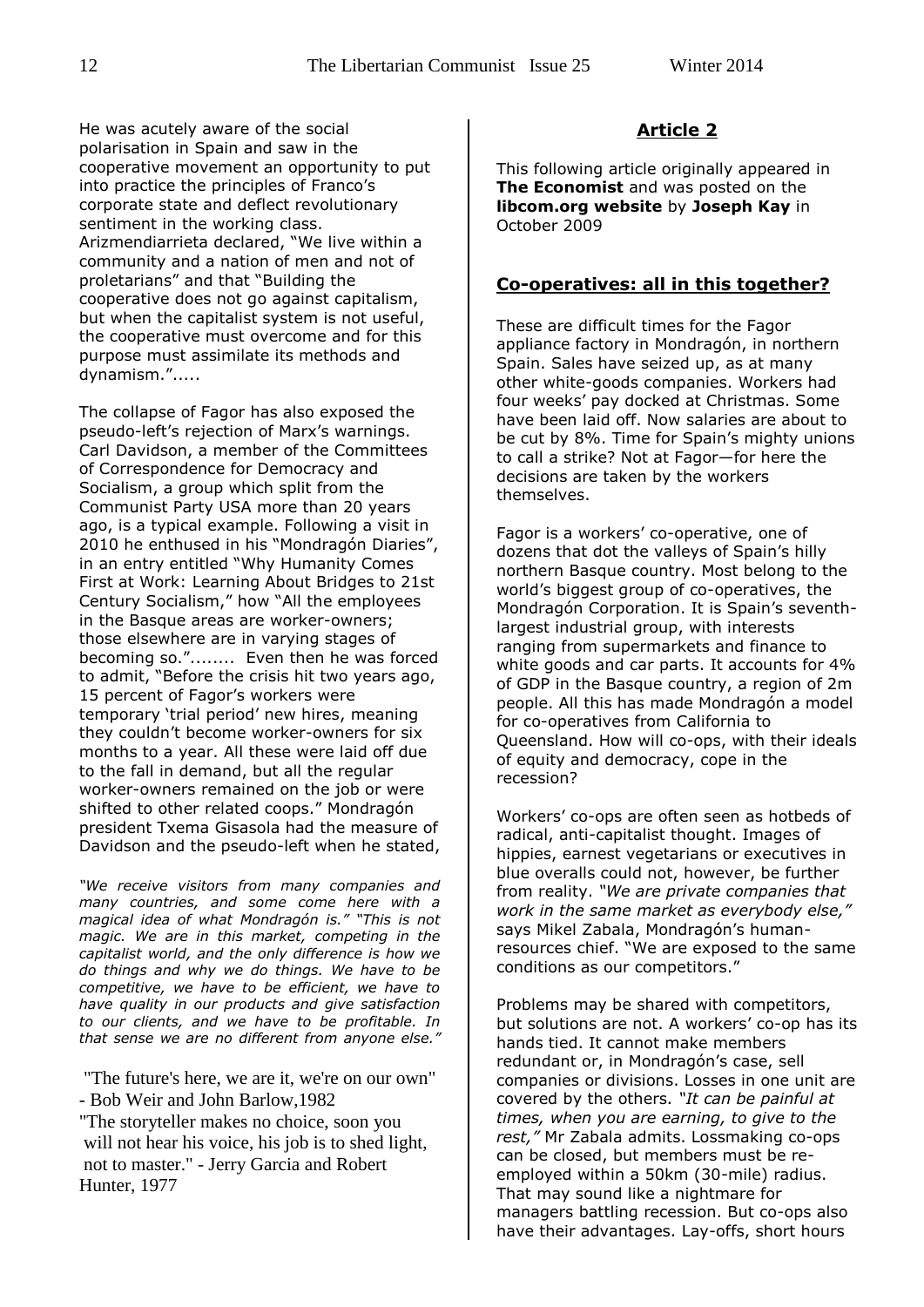and wage cuts can be achieved without strikes, and agreements are reached faster than in companies that must negotiate with unions and government bodies under Spanish labour law.

The 13,000 members of Eroski, another cooperative in the Mondragón group and Spain's second-largest retailer, have not just frozen their salaries this year. They have also given up their annual dividend on their individual stakes in the company. A constant flow of information to worker-owners, says Mr Zabala, makes them ready to take painful decisions.

It sounds conflict-free, but that is misleading. One of Mondragón's many paradoxes is that worker-owners are also the bosses of other workers. People have been hired in far-flung places, from America to China, as the group has expanded. It now has more subsidiary companies than co-operatives. Mondragón has two employees for every co-op member. The result is a two-tier system. And when recession bites, non-member employees suffer most. They are already losing jobs as temporary contracts are not renewed. Like capitalist bosses, the Mondragón cooperativists must, indeed, occasionally handle strikes and trade-union trouble. Some worry that Mondragón-style success kills the idealism on which most co-ops are based. Those within the Mondragón group are aware of the danger. Eroski wants to offer coop membership to its 38,500 salaried employees.

The most successful co-ops, however, are those least shackled by ideology. Mondragón used to cap managers' pay at three times that of the lowest-paid co-operativist, for example. But it realised it was losing its best managers, and that some non-member managers were earning more than member managers. The cap was raised to eight times. But this is still 30% below market rates, and some managers are still tempted away. *"Frankly, it would be a bad sign if nobody was,"* says Adrián Celaya, Mondragón's general secretary.

Lately Mondragón has had trouble keeping successful co-operatives locked in. Irizar, a maker of luxury coaches, split off last year, reportedly because it no longer wanted to support loss making co-ops elsewhere in the group.

Henry Hansmann, a professor at Yale Law School, says co-ops often fall apart when worker-owners become too diverse. He points to United Airlines—not a co-operative, but once mainly owned by workers from competing trade unions—as an example of how clashing interests can kill worker ownership. By bringing in tens of thousands of new members at Eroski, many far from the Basque country, Mondragón risks falling into that trap. The group's bosses believe, however, that the way forward is to promote the idea that co-operativism brings advantages. The global downturn may strengthen the group internally. As unemployment sweeps the globe, after all, there is no greater social glue than the fight to keep jobs.

#### **Article 3:**

#### **Water on Stone** by **Lyla Byrne**

#### **This is in response to article 1 of this discussion.**

Well, there's a lot going on in there. Mainly a lot of pseudo-scientific proclamation, including from Marx. I don't think that 'the experience of the period from 1848 to 1864' - 16 years - proves 'beyond a doubt' what Marx says it does. **(See article 1)**The cooperative movement would have fared better at any time within the present system if it had more support, which is unlikely to be generated by the denial of it bringing any benefit what-soever. Plus it has survived, and in many ways kept the concept of common ownership and democracy alive, *because* it has brought benefits to workers. So in certain respects the quote is very misleading; and this is extended due to its broad sweep across the capitalist era. It does not allow for the complexities of the issue then, such as variations in local circumstances around the world; or for the complexities of changing conditions over time. There are now very significantly different conditions indeed to the mid-eighteen hundreds, including ecologically, the potential uses of technology, and the range of psychological conditions. A proof, by definition, takes us beyond doubt already. The tautological emphasis in the quote, is perhaps used to force home as statements of fact, what are actually just opinions. Similarly, the rest of the article is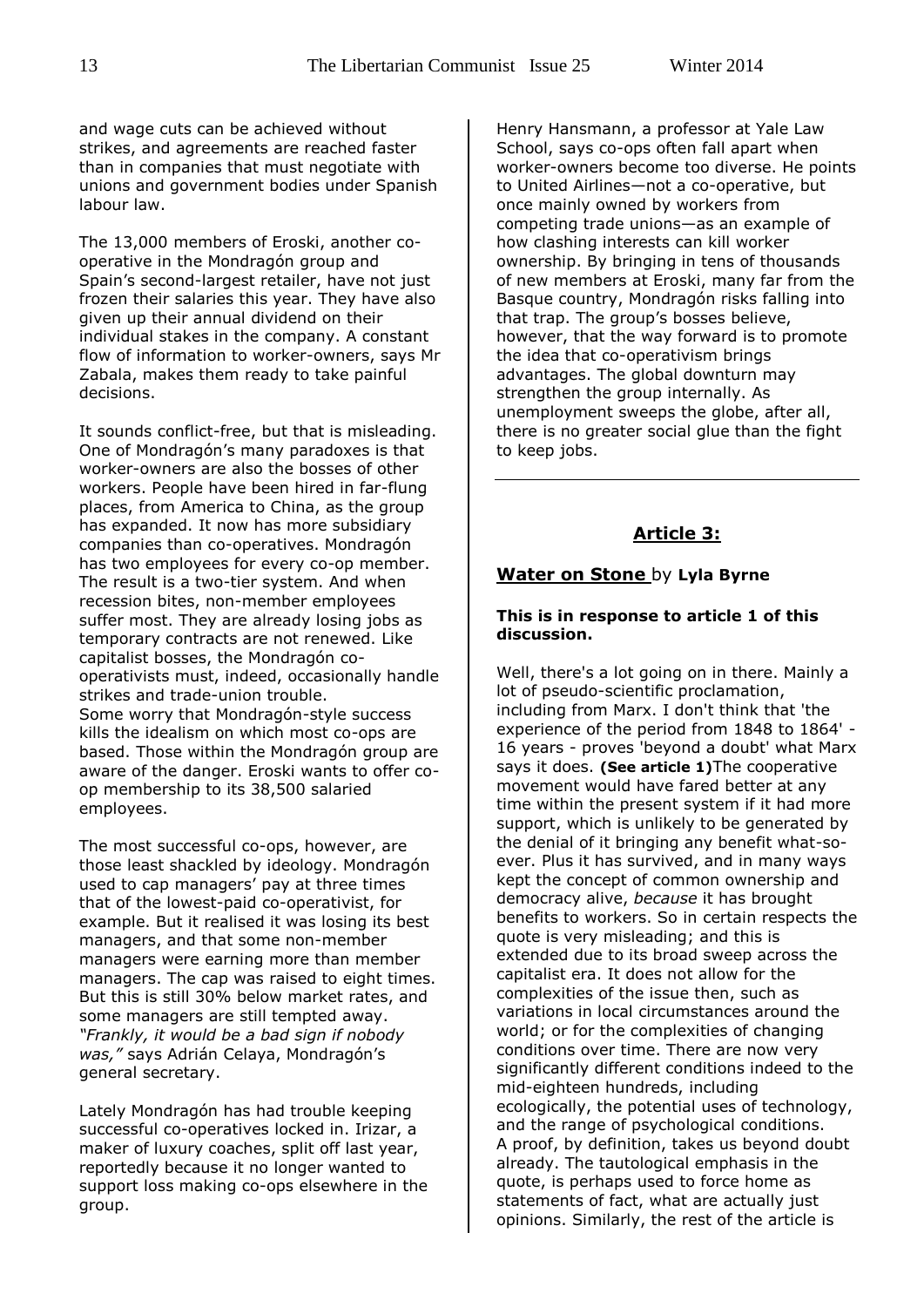not balanced by a look at the many minority owned and controlled businesses that have also gone/are going bust in the recession; nor the many cooperatives that are surviving and indeed helping to protect communities and the ecology despite the recession. Nor does it acknowledge the present trend for cooperatives/collectives to be set up; and with increasing consciousness of the absolute necessity, if we want any sort of healthy future, of moving to serve an ecologically and socially judged common good\*.

It is of course possible to make predictions that turn out to be accurate, but predictions may also be inaccurate to some extent. We may have some evidence, but this can be very misleading *in itself* if some other evidence is left out, and it is taken to imply too much. - So we can learn from history, but we have to be scientific about it; taking care not to be overly assuming, or to just cherry pick what suits our predilections. Although a quote may clinch a well supported argument, quotes in particular are often used to just give an appearance of this - as a slight of hand to cover the absence of sufficient evidence or the logical use of it. Quotes can also misdirect by being taken out of context, and there may be questions over interpretation. Or someone may lie about what has been said, or unintentionally get it partially or completely wrong - as in the comment about Marx that follows the quote\*\*.

#### **Moses Marx**

In the course of his study of capitalism, Marx made some accurate observations and predictions which remain prescient today\*\*\*. However, although extolling the virtue of the scientific method at times, he also had rather a penchant for laying down the law whilst the jury was still out. Unfortunately, this kind of thing has been taken up by some 'Marxist' groups and set in stones of dogma. This is not all Marx's fault of course. We all have responsibility to proceed rationally; to perform the checks; to give due consideration to the wider situation as well as paying sufficient attention to the details of a matter in hand.

Marx expressed somewhat different opinions elsewhere\*\*\*\*; and indeed his 'materialist conception of history' theory seems to indicate the complete opposite. The message in 'The German Ideology' [from 1846, but not published until the 1920's] I think, but certainly in 'A Contribution to the Critique of Political Economy' [1859], is that only revolutionary changes in the 'material conditions' or 'material productive forces' or 'the economic foundation' [by which he seems to mean, briefly, *arrangements for/methods of production of goods*], can create revolutionary consciousness. Notably, such consciousness is necessary for consciously voting for such revolutionary changes in production.........so presumably this would be voting *for them to continue and perhaps extend.*

From the preface of 'A Contribution...':

*'It is not the consciousness of men that determines their existence, but their social existence that determines their consciousness. At a certain stage of development, the material productive forces of society come into conflict with the existing relations of production or – this merely expresses the same thing in legal terms – with the property relations within the framework of which they have operated hitherto. From forms of development of the productive forces these relations turn into their fetters. Then begins an era of social revolution. The changes in the economic foundation lead sooner or later to the transformation of the whole immense superstructure.'* [By 'superstructure' he means political, legal and some other cultural forms.]

Perhaps Marx thought that the 'material conditions' of the time were sufficient to create mass revolutionary consciousness, and his statement of 1864 may be due at least in part to disappointment and frustration that a full scale social revolution had not yet taken off. Of course, if such consciousness occurs, all the stages of capitalism so far will have been part of the process, but capitalism may come to be seen as delivering more problems to overcome (including conditioning/programming to have a tiny mind), than opportunities for mind expansion.

We all have to be wary of

oversimplification/over generalisation. In order to achieve a purpose, it is true that there is occasionally an imperative to change whole courses of action. However, on other occasions, it is imperative for a purpose that we *do not* give up a whole course of action, but learn how to act differently in some particulars, so as to accomplish the whole action, and perhaps a wider purpose, successfully. Notably, taking one course of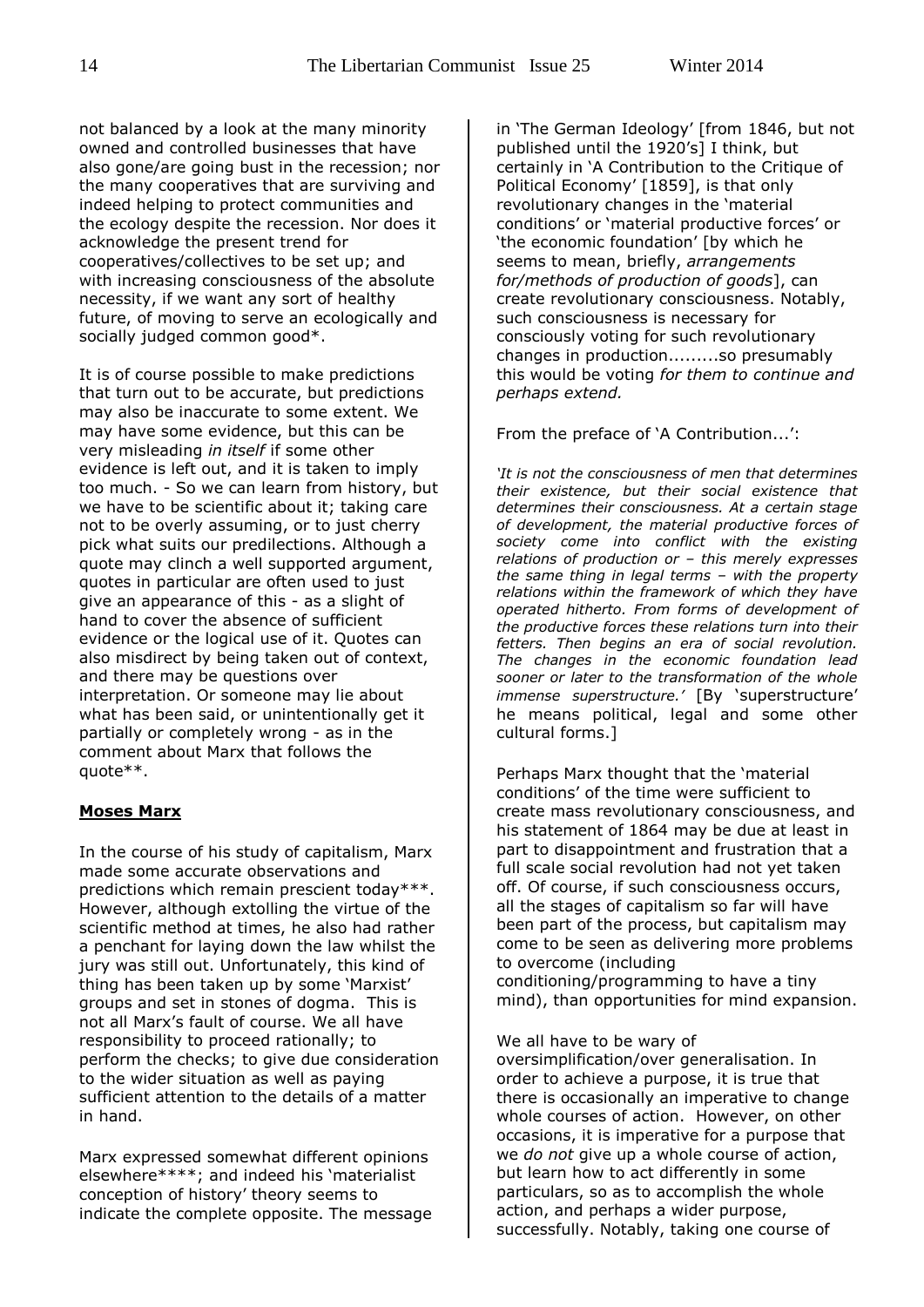action does not preclude taking other courses of action also; and they may be essential to each other's progress.

It may be (and I believe is) the case that it would have been far better to endorse cooperatives and other common ownership/democracy based intentional communities. More of us might then have been working more effectively together to extend common ownership and democracy, and it might have taken off as a mass movement before now.

Concerning Marx's materialism, we generally need a more holistic approach. Changing modes of production are influential in psychological changes; but their influence in ecological changes has to be equally emphasised. Plus ecological and psychological factors are also influential in *changing modes of production*. It is an ongoing interactive process. Thus, revolutionary consciousness occurs when there is a sufficiently propitious combination of factors - ecological, economic and psychological; and whilst it exists it is influential as part of this whole. Notably, precapitalist evolutionary and social/cultural/linguistic factors continue to be influential in the whole - some being very conducive to healthy revolutionary change, and others not. Using our abilities as conscious beings we have and do overcome/sufficiently manage harmful influences of various types, and potentially this can be applied in a mass movement for social change.

#### **Capitalism does not work for wellbeing**

I'm not sure what the writer of the article wants. The person seems to have a pop at as many people as possible who are raising consciousness about social and ecological problems being due to capitalism, and who are consciously involved in developing alternative systems for living. Also, concerning the reference to coops being coopted by capitalist forces, it is necessary to note that capitalism has co-opted many things to support itself over the years, and sometimes just locally as conditions allow. However, this does not necessarily mean that the thing is completely taken over. There may still be subversive elements. These, and freer projects in other localities can still be applied to overturning capitalism. Plus, where a thing has been co-opted, it can be

consciously reclaimed in the future, perhaps with improvements for a revolutionary purpose.

Within the capitalist system multiple and mounting problems have continued and/or developed. Modern advances in technological ability are sometimes credited to capitalism, however it is predictable that technology would advance, and at an increasing rate anyway. This is because we are naturally curious and inventive, and as technology advances, more becomes possible. What has actually happened is that the orientation for financial profit has held back *healthy advancement*; and there is now a desperate clinging to inefficient, polluting and horrific methods and arrangements because they are still serving the accumulation of capital. This is of course integral to the maintenance of large amounts of financial possession (control) by a small number of individuals – who have to be able to pay their accountants, lawyers, jailors, politicians, news editors and armies etc. - Those who generally have not been producing anything really useful, but only supporting and/or enforcing the system of minority rule.

Capitalism facilitates domination by minorities by making bribery seem necessary and respectable, including payment for violent oppression and for keeping up a deceptive facade. The concentration of wealth/power into fewer hands was one of Marx's correct predictions about the evolution of capitalism; and present methods and arrangements have largely taken the form that they have in the service of this process, rather than the wellbeing of humanity. The environmental problems being caused are now so severe that the whole future of life on the planet is threatened. In such a situation it is worth trying something else, even if we are not sure that it will work.

The indications are however, that common ownership and democracy is *the only system that can work*, because it facilitates the development of the human potentials that we need *for a system to work;* as in *producing enjoyable, sustainable life*. It facilitates the study of reality and the development in general of skills, arrangements and methods that directly serve wellbeing. But how do we get somewhere democratically that it seems the over whelming majority would only want if we were already there? Especially since we are now faced with an accumulation of social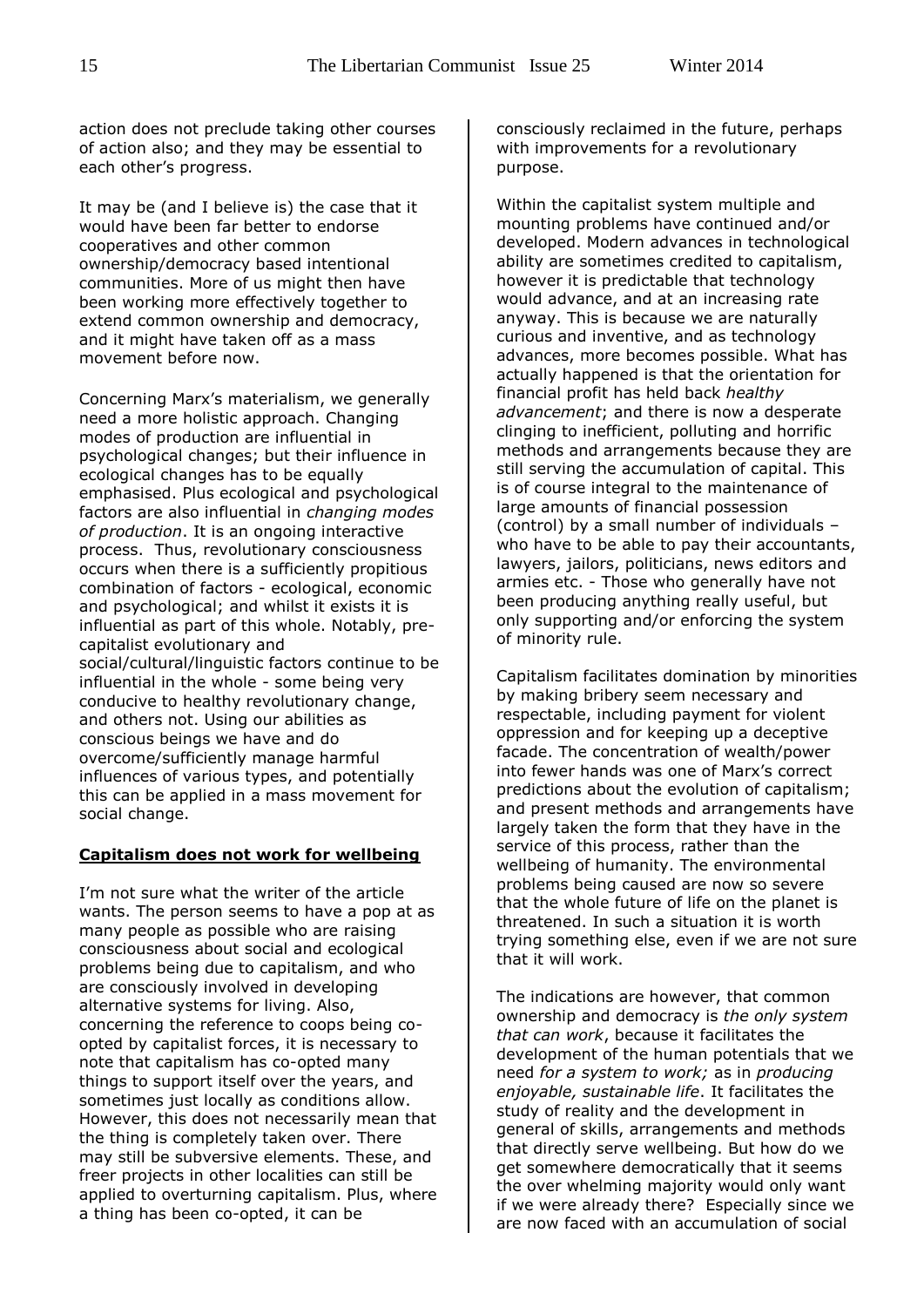and ecological alienation, it seems to me that sufficient support for such a beneficial system will not arise without experiences that develop more awareness and appreciation of those benefits.

#### **The great duty**

One of the odd things about the Marx quote is the use of the word 'casual'; this hardly seems to refer very well to official cooperatives. If using 'casual' in the some of the modern senses - 'informal, chance, irregular, relaxed,' even then, it is clear that helping each other in such ways often does at least lighten the burden of our miseries, and can enable us to take further, more informed and self determined action.

Whether motives are more selfish or more holistic, extension of common ownership and democracy to national - and international dimensions, is wanted *because we want the wellbeing of communities/the world community that it enables.* This is recognised as necessarily involving the wellbeing of individuals. But such a social system does not just materialise out of nothing, and create this wellbeing from scratch. If it gets chosen it will be because it enables the continuation and development of the wellbeing (including the healthy values) that people have; and this is *rather than* allowing the capitalist system to continue to destroy and prevent the development of wellbeing.

So it seems to me that *if we want this wellbeing*, it is not enough to just campaign for a different system. We have to do all we can to produce it now, in and by the way that we live. We have to be sufficiently swiftly withdrawing our energy from harmful practices, and putting our energy into protecting and replenishing our communities and our ecology. Similarly, I have had certain doubts about Mondragon, because I think that such cooperatives need to more consciously and adventurously orientate to this agenda.

For a healthy future, we need to take part in sustainably providing for ourselves within and between communities. This means applying ourselves – our knowledge, skills and technology etc. directly to serve our needs, for a change. I mean this in the largest sense, of day to day needs, but also, for example, planting trees for providing a healthy future. Obviously the big problem

with capitalism is that it often makes this kind of thing difficult or impossible. However, there is a great deal that a great many of us can quite easily do with the resources that we have now, and a great deal more that we can do with a dose of determination. As we do it, more becomes easy and more becomes possible, and so it grows.

If we want wellbeing, why wait to start creating it until some possibly never-to-arrive moment of universal franchise and universal socialist consciousness? Voting in world socialism presently sounds to most people like too much of a fantasy for them to get involved in supporting it. But perhaps, workers will increasingly get involved in supporting common ownership and democracy *by living in that way*; because it works for them; because it is a more reliable way of supplying their needs - and the more so as more workers join; and because they want to get on right now with setting up sustainable systems for their children and for a future for humanity, before it is too late. We do not only inform others by the written or spoken word, but by other actions and by the way that we live as a whole. Providing educational material, political campaigning and setting up cooperative type arrangements dedicated to supplying our needs, are all forms of revolutionary organisation. They can all be complimentary, and as such it is more than likely that they are all necessary for a successful revolutionary process. Arrangements of common ownership and democracy spread that idea just by existing; but they can also be supportive centres for learning and political activism. Also, a world system of common ownership and democracy requires a sufficiently healthy world if it is to exist. The community/ecology agenda is what makes that possible.

#### **Circles may be small, but not narrow.**

The article says: 'The end of Fagor, a subsidiary of the Mondragón corporation, regarded as the jewel in the cooperative movement crown, shows that such organisations are not an alternative to capitalism, as their promoters proclaim.' - This is pseudo science, or rather nonscience. The main problem for cooperatives in capitalism is of course that *they have to function in capitalism*. However excellent in principle and however useful in practice, this is not appreciated by capitalist forces; and if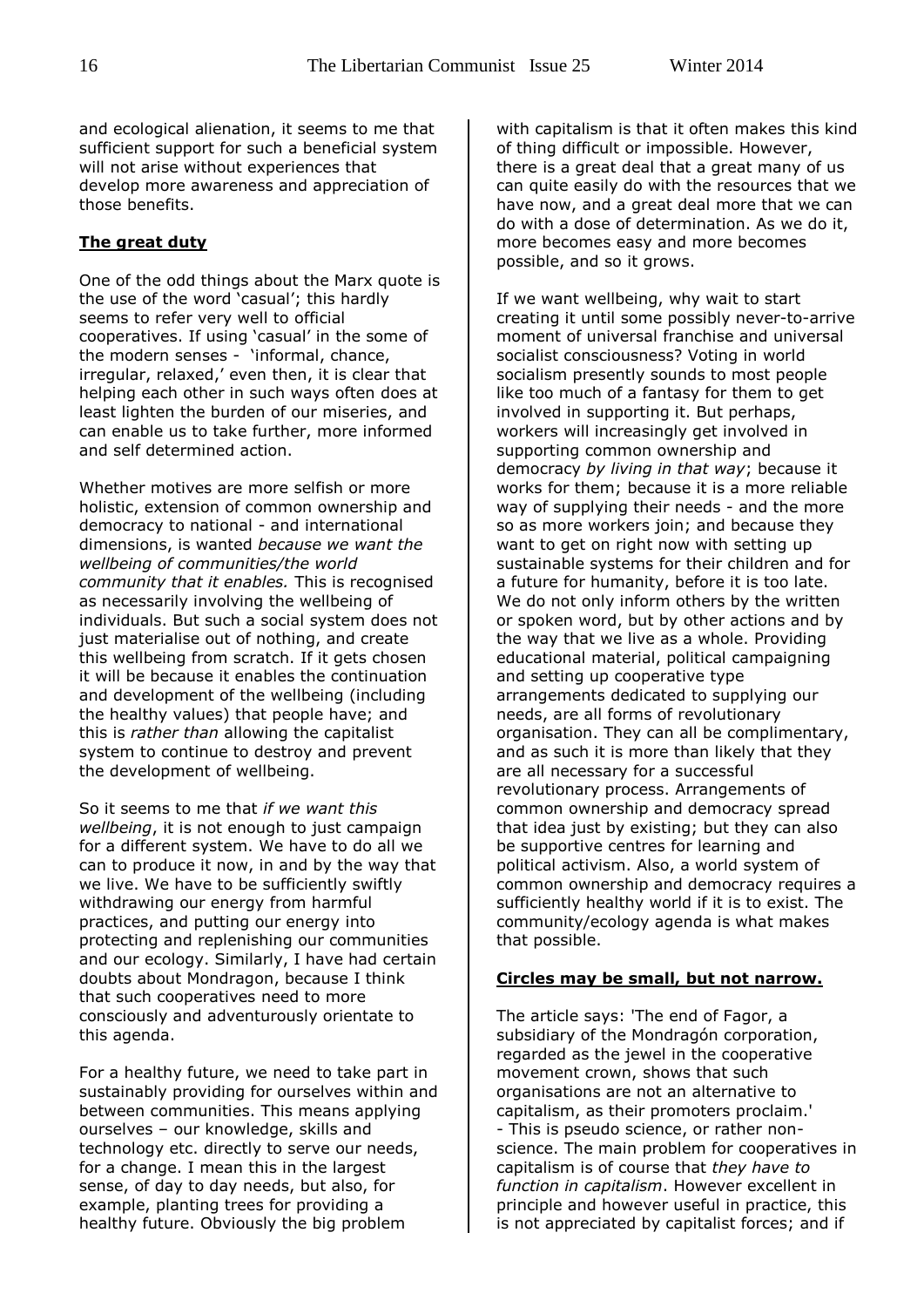they fail, in the main, it is *because of capitalism*, and *not because they cannot be an alternative*. Failure due to capitalism of an organisation that serves the community, is a further demonstration – should we need it – of the failure of capitalism to enable us to efficiently provide for ourselves. All that capitalist forces are capable of doing after destroying something healthy, is turning around to those whose lives have been devastated, and calling them scroungers or treating them like criminals. What exactly, is criminal here?

Cooperatives have always provided workers, including those looking on, with some experience of common ownership and democracy. This can help us to move beyond being controlled psychologically to support capitalism. Some say that when there are failures that this puts people off; however we can equally well say that experiencing how capitalism causes these failures can put people off *that*. In fact it may be that the more cooperative projects that there are, the more obvious it will become that we need to get rid of capitalism.

Transforming the present society is a ginormous task. Obviously there will be mistakes and setbacks. I don't even regard this Mondragon incident as a setback, but as an opportunity for workers to organise to work and live with *more* economic equality and quality of life. The thing to do is not to give up on cooperatives and indeed cooperative living in general, but for workers to self organise to take it on - to take it further. Increasing the direct self providing of needs reduces the requirement to compete in the market (with all the problems that entails). It is likely to be a necessary first step towards money becoming obsolete.

It may be that for many projects, smaller scale is more functional; particularly for maintaining coherence by serving our human needs for healthy social and ecological relationships. But small circles can multiply, and interact. Coops and other communities practicing common ownership and democracy can increasingly develop connections specifically for sustainable mutual supply of all necessary goods and services. Potentially this can continue until there is nothing left that is not within the circles. This is actually how a world community of mutually supportive communities has to come into being. If at some point before the process is

complete, there is a formal voting in of common ownership and democracy as a world system, such organisations will provide a most welcome and probably necessary example, and steadying continuity in times of great change.

One of the main uses of predictions, of course, if they are accurate enough, is foretelling unfortunate consequences; for then we may be able to take action to avert them. As the failings and brutality of capitalism become ever more evident, particularly in societies where this has previously been obscured, it is likely that people will increasingly take heed of warnings about the social and environmental crisis that it is producing. There is of course already an increasing movement for humane and sustainable ways of living. Plus technology is supplying increasing opportunities for organising and providing goods and services for ourselves, along with general mutual support. After a certain point things could change very fast.

A sufficiently well informed commitment to the common good is at once the death knell of capitalism and the greeting chime of a new era. If 'capitalism' starts to be orientated for the real common good, and if this trend is widely supported enough to continue to grow, capitalism is over, basically; because that is basically *not capitalism*. Hopefully the growth will swiftly gather such momentum - as many good abilities that have long been denied, suppressed and undeveloped burst out – that resistance will obviously be futile.

Capitalism has never provided for everyone's needs, far from it. The rapidly increasing tendencies now around the world are: Cutting of pay/paid jobs, cutting of services and cutting of democratic and human rights. At the same time damage to the ecology continues to accumulate, wars continue, the prison complex is expanding, the number and size of detention centres for migrants and camps for the disposed and starving is increasing. We have to ask: 'Where is this going?'

I would say that we need to get on with cooperative, direct self providing whilst we still have a chance.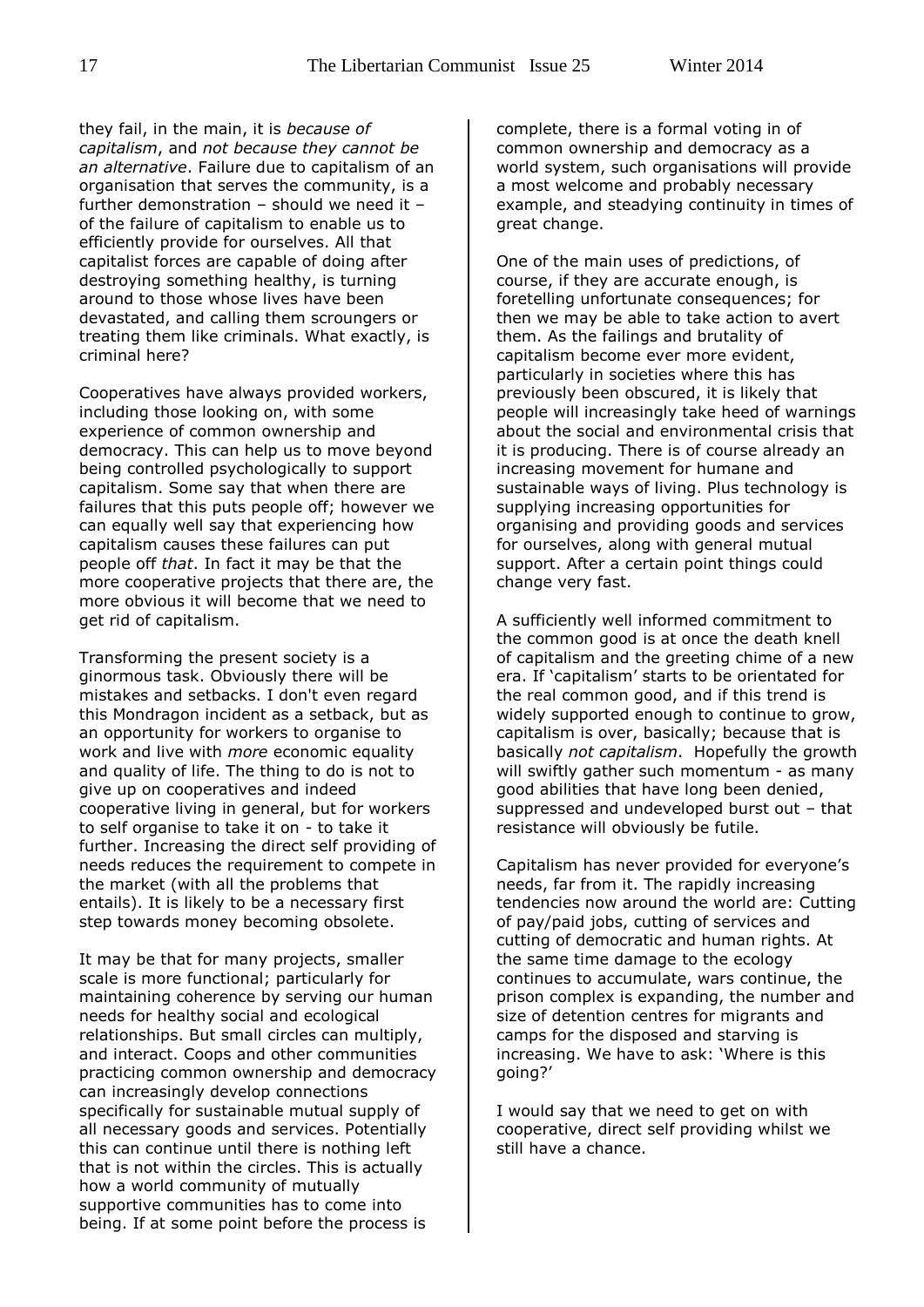#### *Notes*

*\* Climate Summit Trap: Capitalism's March toward Global Collapse* [http://www.spiegel.de/international/world/wa](http://www.spiegel.de/international/world/warsaw-climate-conference-shows-capitalism-root-of-climate-failure-a-937453.html#ref=nl-international) [rsaw-climate-conference-shows-capitalism](http://www.spiegel.de/international/world/warsaw-climate-conference-shows-capitalism-root-of-climate-failure-a-937453.html#ref=nl-international)[root-of-climate-failure-a-](http://www.spiegel.de/international/world/warsaw-climate-conference-shows-capitalism-root-of-climate-failure-a-937453.html#ref=nl-international)[937453.html#ref=nl-international](http://www.spiegel.de/international/world/warsaw-climate-conference-shows-capitalism-root-of-climate-failure-a-937453.html#ref=nl-international)

#### *\*\*1)*

*'It strikes me as self evident that Marx regarded the state as an organic part of capitalism - that you can't have capitalism without a state.'*

*'WSWS is a Trotskyist outfit and therefore presumably sympathetic to a Leninist slant on the state. The notion that Marx concluded in "The Eighteenth Brumaire of Louis Bonaparte" that it was folly to aspire to take over the state is nonsense and is based on Lenin's distortion of what Marx was saying. Marx was talking about the need to break up - or smash - Napoleon's bureaucratic state machine AFTER the workers had won power whereas Lenin made it appear that the state should be smashed beforehand rather than taken over. I don't believe that at any point did Marx ever say the state should not be captured or taken over.'*

*There is a useful article from the SPGB archives on the subject here* [http://www.worldsocialism.org/spgb/socialist](http://www.worldsocialism.org/spgb/socialist-standard/1970s/1970/lenin-v-marx-state) [-standard/1970s/1970/lenin-v-marx-state](http://www.worldsocialism.org/spgb/socialist-standard/1970s/1970/lenin-v-marx-state)  Cheers, Robin'

*2) 'What Marx said in 'The Civil War in France', was that the working class cannot simply take over the state and use it in its existing form for socialist purposes.' From Stephan*

*\*\*\*The economic crisis in fact and fiction. Interview with Paul Mattick*

[http://www.brooklynrail.org/2011/06/express](http://www.brooklynrail.org/2011/06/express/the-economic-crisis-in-fact-and-fictionpaul-mattick-with-john-clegg-and-aaron-benanav) [/the-economic-crisis-in-fact-and-fictionpaul](http://www.brooklynrail.org/2011/06/express/the-economic-crisis-in-fact-and-fictionpaul-mattick-with-john-clegg-and-aaron-benanav)[mattick-with-john-clegg-and-aaron-benanav](http://www.brooklynrail.org/2011/06/express/the-economic-crisis-in-fact-and-fictionpaul-mattick-with-john-clegg-and-aaron-benanav)

\*\*\*[\\*http://www.cuizy.cn/Recommended/coo](http://www.cuizy.cn/Recommended/coops/MarxItalyCooperative.pdf) [ps/MarxItalyCooperative.pdf](http://www.cuizy.cn/Recommended/coops/MarxItalyCooperative.pdf)

#### **Fourth and final article in the discussion**

#### **Co-operatives: the positives and negatives. By Ricardo Monde**

The objective here is to briefly examine points that have been left out of the discussion and make some general points. Hopefully people can pick up on some of these points for further discussion in future issues.

#### **Form and Substance**

It could be argued that one of the shortcomings when discussing co-operatives and their role within and in opposition to the capital system is that the term co-operative is used as if all co-operatives have the same basis and this is something that this article disputes. What has to be considered is their substance, i.e. how they came about and why. Co-operatives come about under different circumstances and their purposes and structures are affected by those circumstances. For example one which comes about as a result of the owner of a business handing it over to the workforce will have a different perspective to one which is set up by a group of workers themselves. Even in the latter case there will be a difference between a co-operative set up to preserve jobs to one which is established because those involved are seeking a change in their working environment. This latter example is perhaps a minority case and is more likely to remain small, operate in a less competitive environment and have a much higher regard for its democratic structure and in many ways is what we should be thinking of when we use the term co-operative in a socialist sense. So a genuine type of co-operative is one that is set up for the right reasons by those who are going to be its owner members and there needs to be an awareness of the fact that they are operating in a hostile environment. In this regard for form and substance the Mondragon "co-operatives" were never even attempting to set up a socialist experiment. As the first article informs us the Fagor cooperative was set up by a Catholic priest whose aim was to attempt to diminish or even end any conflict between labour and capital. Those on the left who held the Mondragon so-called experiment as socialism in action *(see article 1)* did so because they had as little understanding of socialism as they did of capitalism.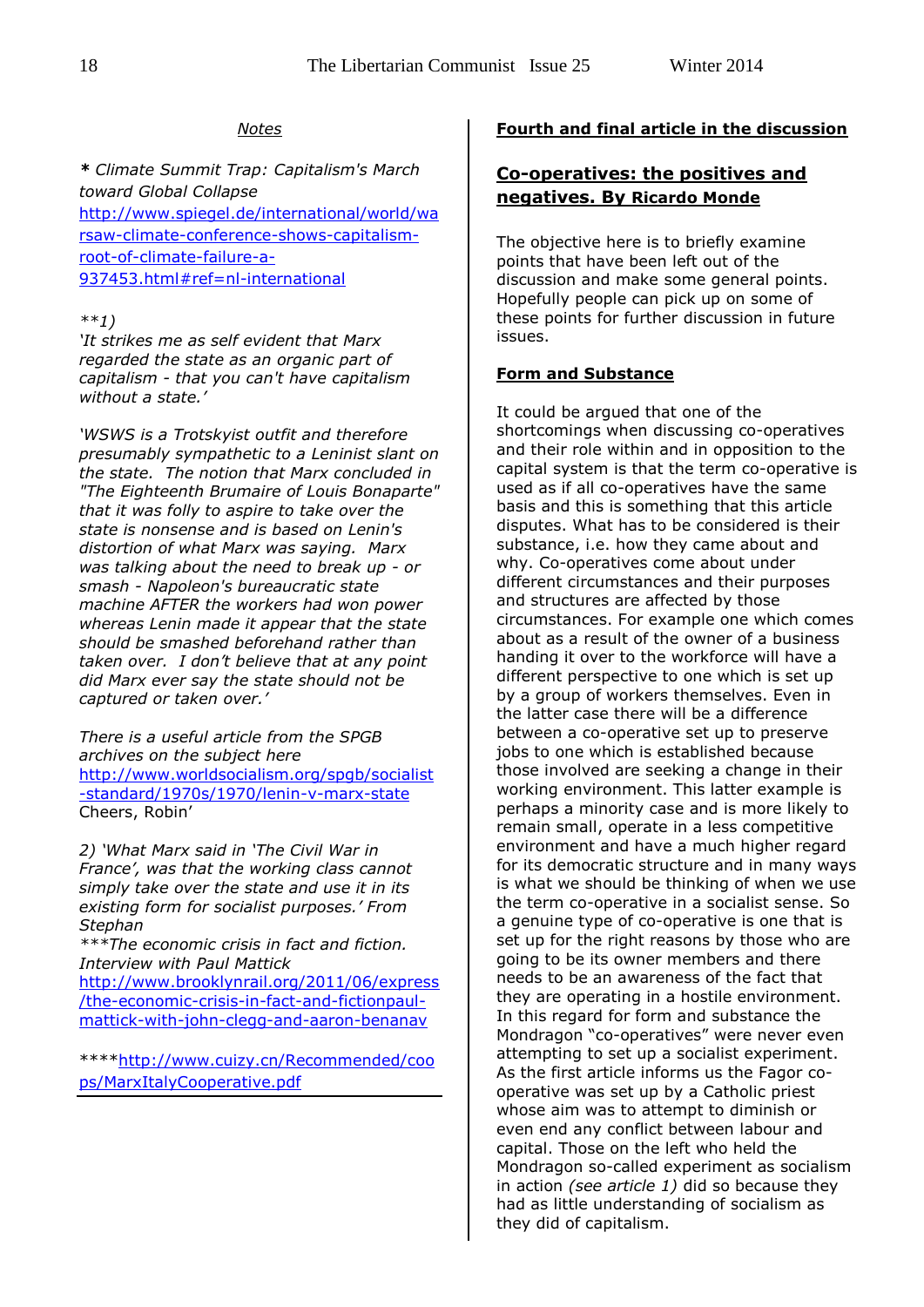#### **What is a successful co-operative?**

In light of the above we need to re-evaluate how we judge the success of a co-operative in terms of any contribution they can make in moving beyond the capital system. In most analysis of co-operatives their success is based on their ability to survive and maybe go beyond that, in the hostile environment they operate in. Viewed on that basis the Mondragon based group, despite its present problems, can be said to have been successful. The first article in this discussion informed us about this success;

*"Mondragon is the world's largest federation of worker co-operatives, comprised of 289 companies, 110 co-operatives and 147 subsidiaries. Based in the Basque country, it is the leading business group in the region contributing 7 per cent of the GDP, has the highest turnover of Spanish companies and employs 60,000 workers in Spain, 35,000 in the Basque region itself. With the development of globalisation it has established itself overseas …."* 

In addition to the above The Economist article tells us that it is Spain's seventh largest industrial group with interests ranging from supermarkets and finance to white goods and car parts and it is described as a model for co-operatives from California to Queensland. But if we are viewing co-operatives in a socialist type of perspective success cannot be judged in this way. After outlining the success of the Mondragon group of cooperatives as in the above quote the first article went on to outline that this so-called success has led to it compromising it cooperative principles. We would add that maybe those principles were lacking in the first place. The Economist article then informs us where such compromise leads by telling us that Mondragon has more subsidiary companies than co-operatives and has two employees for every co-op member. There is then the problem that worker owners become the bosses of other workers. The same article then sums up, what we regard as a false view of success based on their economic sustainability when it states:

*"The most successful co-ops, however, are those least shackled by ideology"*

Put simply that means economic success depends on ridding yourself of democratic decision making structures and becoming more or less a normal business. The Mondragon model is not a good example of co-operatives in terms of a socialist perspective. Success should be based on if and how a different working environment can be introduced and maintained, to what extent those working in the enterprise have a control over its internal workings and its outside dealings including the markets it operates in. In these and other practices it has to be totally different to how a normal business operates. This may mean it has to operate on a small scale and in a less competitive market environment and it may mean that in these terms one that fails economically has been more successful than those that survive long term.

#### **Co-operatives and Capitalism**

From the above discussion it is clear that if co-operatives are to be seen as any meaningful alternative to the capital system they have to exhibit radically different organisation and outlook to traditional capitalist enterprises. They are bound to struggle in this regard but not because Marx said so, *(as we have seen he did seem to offer favourable and unfavourable comments about them, probably depending on the aspect he was dealing with)*, but because they are operating in an economic climate that gives them two choices; either compromise their principles for more likely economic success or seek to offer an alternative approach in the realisation that they will remain as small enterprises who very often are confined to a minority market. Whilst from a socialist perspective the socalled Mondragon experiment is a bad example of co-operatives it is a good example of what happens if they seek to develop beyond a certain point. It is true enough that the problems at Fagor is not evidence in itself that co-operatives must always fail, the problem there was that this type of cooperative movement was never intended to present an alternative to capitalism. That much is clear from some of the analysis in the first article in this discussion but it would to unwise to widen this to all co-operatives because of the very nature of the Mondragon "experiment" itself. As was indicated at the outset of this particular article so much depends on how individual co-ops are set up and what is also important from a socialist perspective is the level of understanding of capitalism and socialism when they are set up so they are aware of the pitfalls. This alludes to something we will move on to in the next section the vast difference between setting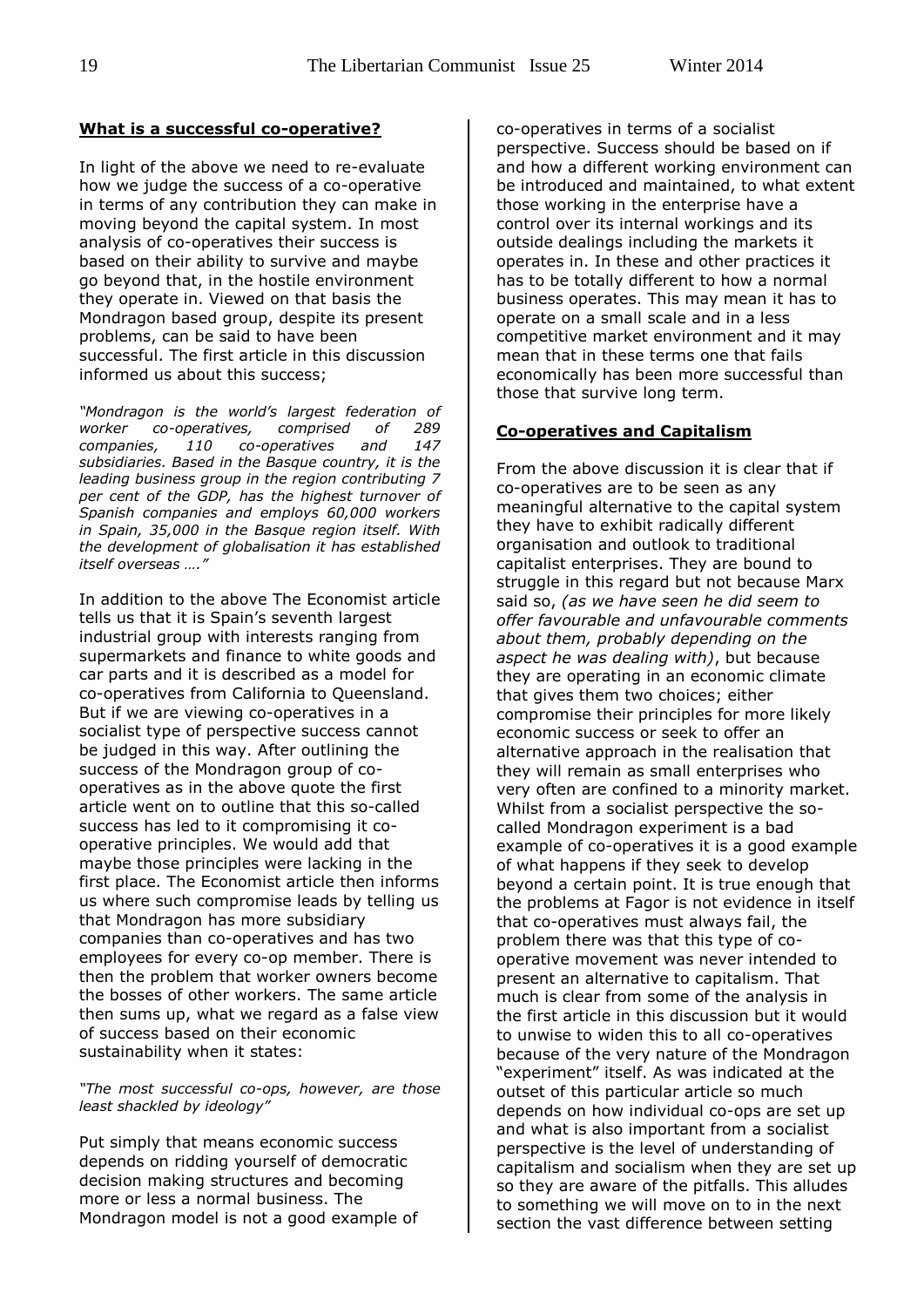up such alternatives whilst a majority of people are stuck within a capitalist maze, to what might happen when there is at least a large minority of people who are seeking a real and viable alternative.

#### **Co-operatives, common ownership and socialism.**

The positives about co-operatives is that they can offer in the here and now an example that people are capable of organising themselves in a democratic fashion in an industrial context and it is true that however limited we need such practice to take place within the capital system whatever their short-comings. Another positive aspect about them is the role they could play in the situation where there is a large minority but not a majority movement for socialism. The idea that where such a situation exists people are just going to sit around and wait for the day when they can vote delegates into power to convert the means of production from minority to common ownership is so ridiculous it is hardly worth discussing. In such a situation people will be doing as much as possible to change their lives and convince others to do the same and in that environment setting up such things as cooperatives will be a radically different concept.

In the situation touched upon in which a socialist consciousness has intervened, experiments with co-operatives and the like may well involve experiments with common ownership albeit in a small and localised fashion, it would be limited as it would still be operating in a perhaps less harsh but still harsh environment but time alone can only answer that problem. However as we are not in that situation at present it is perhaps unwise to consider co-operatives as experiments in common ownership. Individual worker co-operatives are owned by those who work in them not by their local communities or by society as a whole so at present rather than being a form of common ownership they are more in tune with private ownership. Despite what has been said here it is unwise to look upon co-operatives in their present form as a pathway to socialism because of the fact that they belong to their worker owners. There is of course a vision of socialism as a society where all enterprises belong to their workers and they consume the benefits of the surplus value that they create (apart from the portion that is

reinvested to create further value), this is termed as "Market Socialism" or perhaps Workers' capitalism" or "capitalism without capitalists" but it has nothing to do with what we would term as socialism which is a society of common ownership where all the resources and means for producing useful articles are owned by all or belong to no particular section of society. That is something we have to be careful about when discussing this topic.

On a final point one other aspect we have to be aware of when discussing co-operatives or people self management or so on is that it concentrates too much on how we might organise work/production within a socialist society. This is so much so that what we often seem to foster is almost a vision of how capitalism is organised now but on the basis of common ownership and democratic control and production directly for use. It is almost of though people will still be governed by their work. What also has to be emphasised is that socialism is about liberating people from being dominated by work, of breaking down the division between work and leisure, using the latest technology to release people from unsafe conditions and so-called dirty work wherever possible. Yes we still have to come together to produce the necessities of life, yes in its early stages there will be a need to up production in some areas because of the want and poverty the capitalist system will have left behind but as it develops it will be more about people coming together to produce and distribute what is needed and carry out projects that are needed. It is unlikely that workers will be confined to just one job or one place of work or to some particular type of labour. In addition much of the work that is carried out today will be unnecessary and is harmful to the health of our planet as is the daily commute forwards to and back from work. This obsession with work and its organisation from some in the socialist movement stems from its fetish with the working class when most members of the working class would surely prefer to live as human beings rather than enslaved as workers. This point needs to be emphasised more in our literature and then the people who make up the working class might be more inclined to listen to what we are saying rather than believing that we just wish to alter their form of slavery rather than abolish it altogether.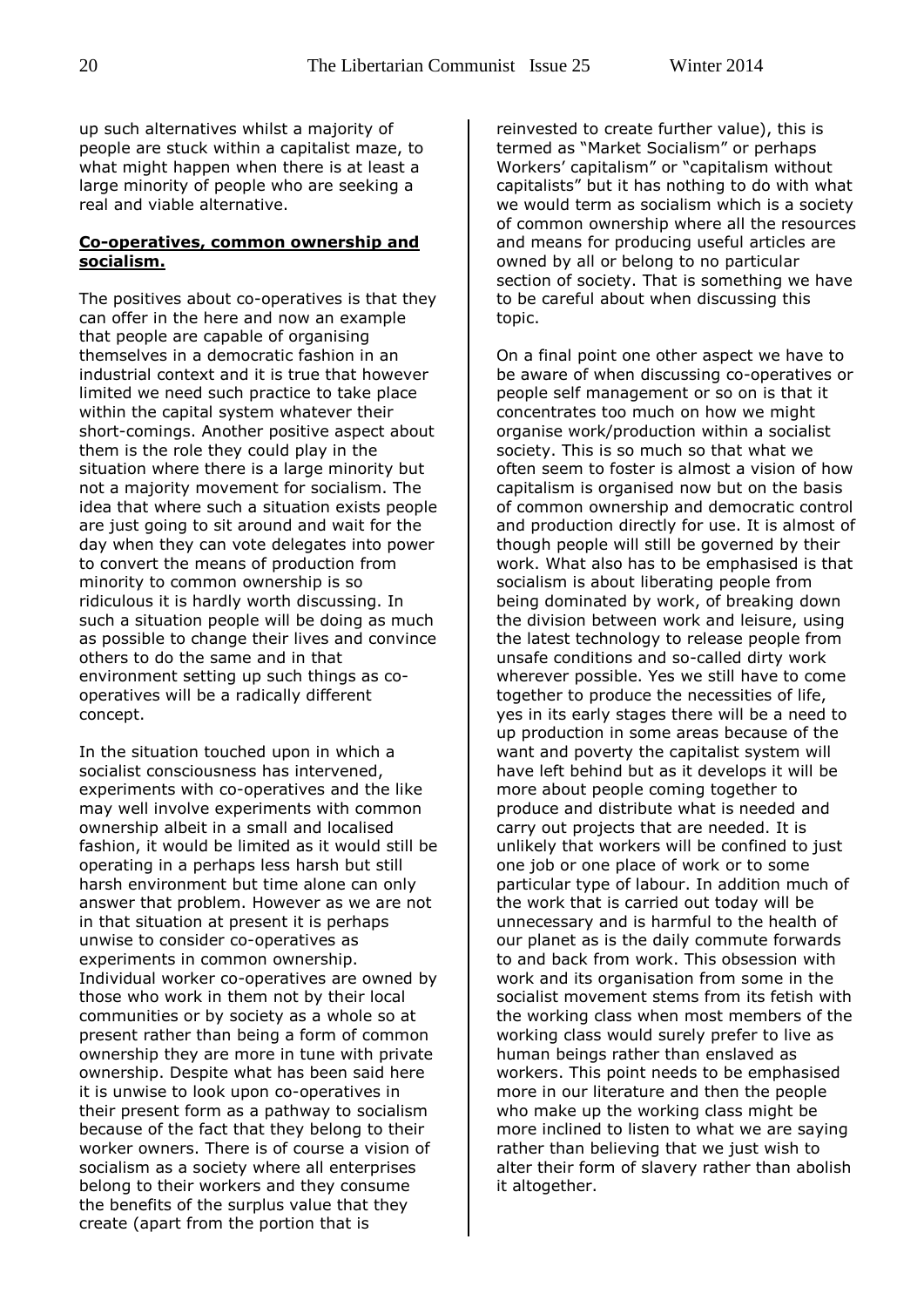#### **The Commonist Movement: Jim Davies**

#### **What is the Commons?**

Anything that belongs to us all and is used by all outside of the market system.

#### **What do we want?**

We want to hold all things in common.

#### **Who is a Commoner?**

One who expands the commons and keeps it out of the hands of the state.

#### **What do commoners do?**

They join together and build a Commonist movement (commoning)

#### **What is the Commonist movement?**

The Commonist movement is a group of commoners who aim to create a society in which all things are created and held in common.

The Commonist movement starts with you engaging in commoning and levelling (ending hierarchies)

The Commonist movement is: the administration of things by people and never of people treated as if they were things; the beginning of a new history, not its end.

The Commonist movement is always open to new ideas and situations and incorporates the insights of eco-socialism and green anarchism into its praxis.

The Commonist movement envisions an economy based upon friendship and the gift.

The Commonist movement is striving towards full automation (powered by infinite energies) with the productivity increases shared by all.

The Commonist movement supports progressive unemployment and the end of forced labor of all kinds.

The Commonist movement does not wait for a revolution event, it seeks to extend the commons and level the powerful every day.

The Commonist movement renounces Terror; the world we want cannot be built on corpses. The Commonist movement is face to face democracy and never representative democracy.

The Commonist movement aims for an open society without secrets.

The Commonist movement builds a democracy without hiding behind a secret ballot.

The Commonist movement is not a Party or a union but it can be found in parties and unions as well as other organizations of the oppressed.

The Commonist movement does not engage in the circular firing squad of the Left. The Commonist movement is the abolition of the State, the end of wage-labor and the end of money.

The Commonist movement welcomes people of faith but also welcomes atheists and agnostics.

The Commonist movement is the end of private property.

The Commonist movement is all masters without slaves.

The Commonist movement unites the world by anarchy.

The Commonist movement is the natural end of most criminal behaviour; it is the end of the prison, the police and of the asylum.

The Commonist movement is the end of the school as organs of mass indoctrination and discipline.

The Commonist movement is the triumph of science over ideologies.

The Commonist movement is workers councils and commune committees.

The Commonist movement is the social revolution.

The Commonist movement is the end of dictatorship, the end of executions and the end of 10,000 years of Terror.

The Commonist movement is gradual unemployment thru automation while sharing all wealth with all.

The Commonist movement is healthcare for everyone.

The Commonist movement is the realization of the best of feminism without leaving behind men meaning equal rights for everyone.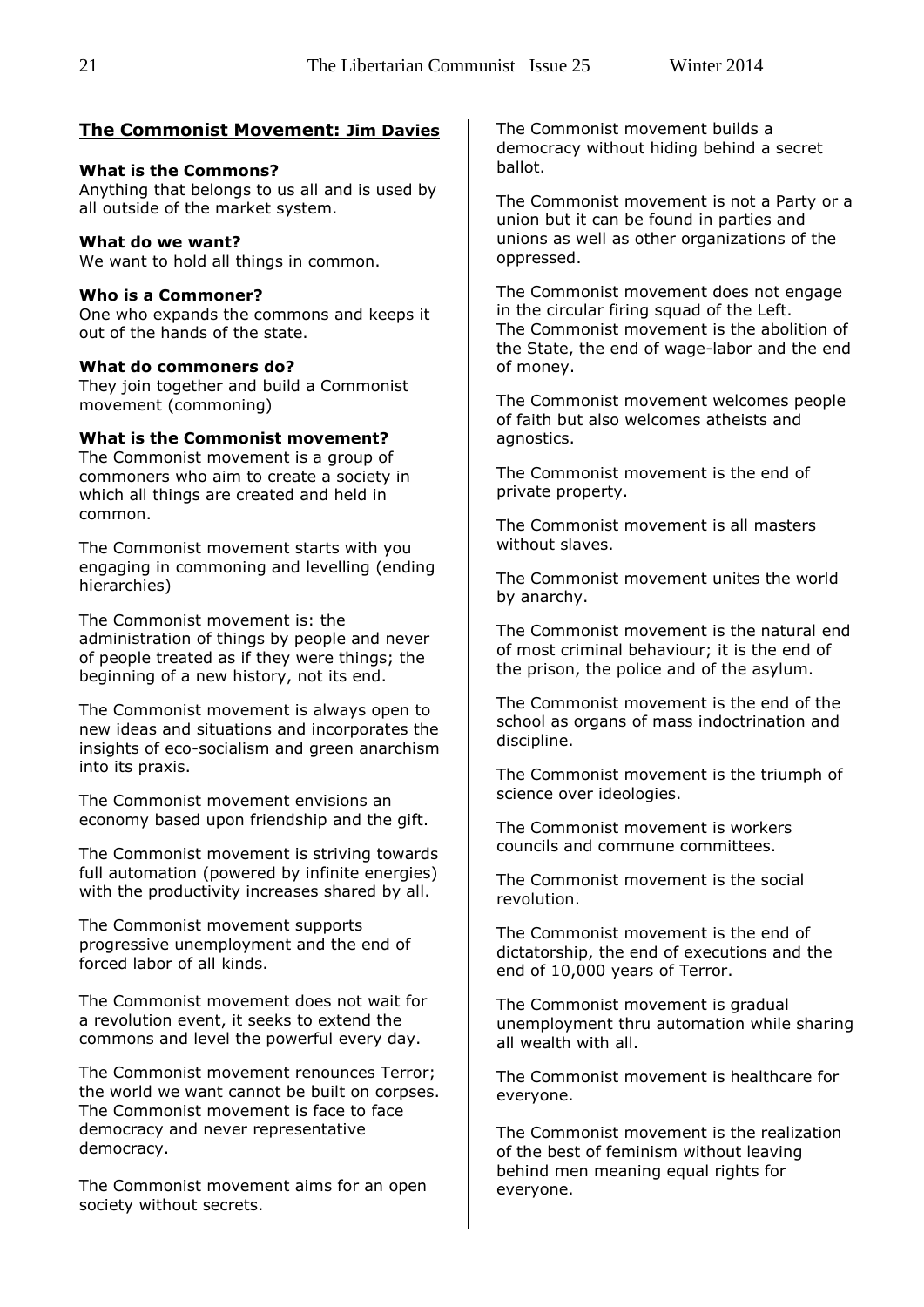The Commonist movement is sustainable agriculture.

The Commonist movement is international.

The Commonist movement is the end of the will to power.

The Commonist movement is ever before the communist horizon.

The Commonist movement is the end of empire and the beginning of the world-wide commonwealth.

#### **Peace from Jim Davies: Ozark Bioregion, USA, Planet Gaia**

**See books at: http//www.lulu.com/spotlight/from\_alamut**

**=============================**

#### Forthcoming from Chronos Publications.

*The following is a short exert from M Postone book Theorie du Fetiche Capital Le capitalisme, I'antisemitisme et la gauche. [PUF, 2013, Paris]. P.135 [Theory of the Capital Fetish, Capitalism, anti-Semitism and the Left] This, is said, to have stirred things up a bit with the left.*

(…) "This has ironically contributed to reinforce the Israeli Right (and projects of settlements) and the reactionary forces such as Hamas, the Islamic Jihad and the Hezbollah, stupidly considered by some western leftists as "progressists". This type of "revolutionary" position lacks a socio-economic content and has contributed to a polarisation which ruins the position of the progressists and liberals in Israel and also in Palestine and which reinforces the ultra-nationalists of both sides. At this stage of the struggle for the Palestinian self-determination, a solution with two states ought to be the objective of the internationalist movements – even if such an objective is more and more threatened as much by the Israeli policies and the settlements than by the actions of the so-called "resistance" (Hamas, Islamic Jihad, Hezbollah) which feed and reinforce on each Other."

### ============================

#### **The World Is (Not) a Commodity**

#### *Ernst Lohoff: From the Krisis website*

The anti-globalization protest has formed as a movement against neoliberalism. Across the spectrum of protest, certainly the ideas on

how the ruling order is to be critiqued differ widely. There is also not exactly consensus on how the path to a more humane society could look. But all realize that the neoliberal dream of a total market is a nightmare.

This concentration on critiquing neoliberalism explains the remarkable response that the protest has gotten in the last years. But at the same time, because of this, it has to face fundamental orientation problems. Even though the policy of the capitalist powers and international organizations has not become more ecological or social by even a millimeter, the protest is in danger of losing the familiar front-line position. The official policy has long since backed off from the classical neoliberal project. Because of the crash of the New Economy, the USA has followed Japan in radically altering its course. In order to steer the setback of the burst speculative dreams of prosperity back toward the real economy and to prevent a devaluation shock, the Bush administration has no choice but to dip into the Keynesian instrument box. The staccato of interest-rate lowerings by the American central bank and the exploding budget deficit stand for a curious turn: the continuation of the dynamic stock-market capitalism with exactly those control policies, with which ATTAC wanted to slow it down.

When the ATTAC spokesperson Bernhard Cassen proclaims "that Bush was never so close to ATTAC as today" (the German weekly *Die Zeit*, 10/19/01), then his joy is pretty shortsighted. The stock-market etatist turn of policy does not at all demonstrate that a return to a postwar Keynesianism is possible or can even be implemented. On the contrary, it stands for a helpless crisis administration which unscrupulously shrugs off its own dogmas as long as the valorization of capital can be continued. However, every attempt to give the this crisis administration a "humane face" has already lost, because its priorities and criteria must be accepted. It is not an arbitrary political decision when money is pumped into the financial markets and not into the social sector, but only follows the inner logic of a system which clings to "fictive capital" because its basis, the valorization of living labor-power, irrevocably erodes.

A better life can therefore no longer be struggled for as a by-product of the state-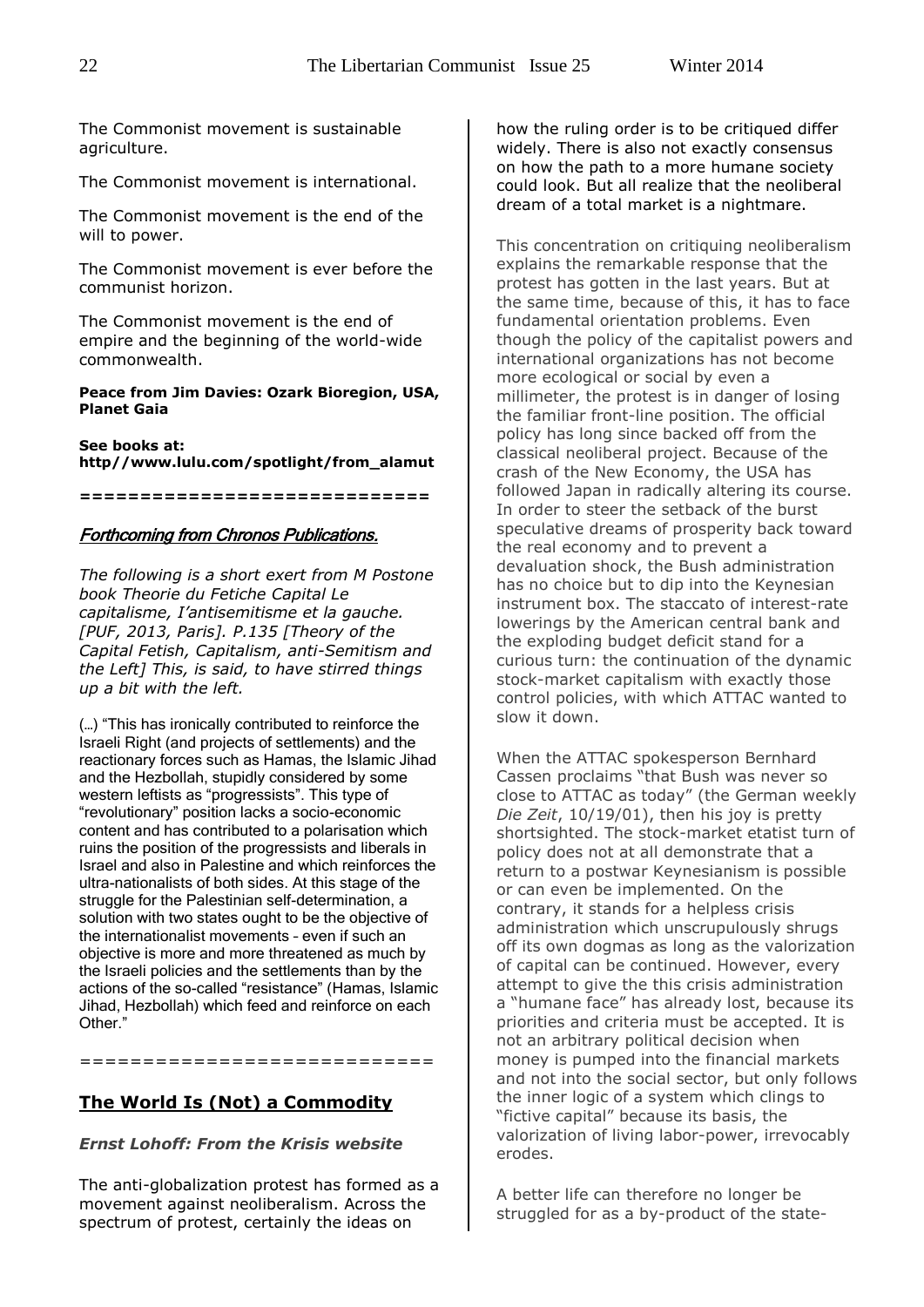regulated capitalist modernization. A movement that racks its brain on how the path to a "better," socially regulated and lasting globalization could look, hunts a phantom and paralyzes itself. The practical impulse of the anti-globalization protest is legitimate as well as dangerous. It leads straight to a dead end, when it agrees to the guidelines of politics and only allows demands which are compatible with the market and statehood. It is forward propelling, however, when it makes an issue of the concrete phenomena of devastation that arise from the imperatives of economization and business rationality. Whether in public health care, in the question of old-age pensions, or in the relations to the Third World–*everywhere it can be shown that it is the worst of all possible solutions to transform everything into commodities.*

It is a welcome development when, at the ATTAC grass-roots level, the demand for the Tobin Tax has lost popularity and topics such as the privatization of the pension system or the repression of the unemployed come to the fore. What can be wrong about confronting the neo-liberal project on the same ground, on which it carries on? Every illusion about the reform potential of the state, however, stands in the way. The improvement of living conditions by means of health care, nutrition, or housing can only be carried through by overcoming the logic of the eroding valorization of capital and its political administration. It is a matter of snatching the material wealth, the means of production and existence, from the clutches of the market and state.

In comparison with the self-image the critical-of-globalization spectrum has, it is rather paradox when etatist-Keynesian concepts now call the tune in the discussion. How can a movement, which rightly sees itself as transnational, place its hope in getting its rights on the nation state? Why would a movement, which understands diversity as being positive, want to get its rights restored by the state, the great standardizer? The great strength of the antiglobalization protest does not lie in the makeshift answers that one or the other person has at hand, but in the questions which are brought up. The motto from Chiapas, "preguntando caminamos" (asking we walk), is suited for the protest as a whole. The false etatist answer certainly hinders this sort of movement.

The way in which the world community can escape the economic irrationality and the terror of the economy is known by no one and cannot be known beforehand. There is no "one way," but many paths, and their discovery is essentially to be found by practical activity*. Much can be said about the ruling order, but above all, one thing: The diversity, of which the protest is always so proud of, contrasts violently with the monotony of the commodity society makeup.* For the anti-globalization movement, this insight is not new. Certainly the outward forms of the market totalitarianism are as diverse, as the conditions which it meets in the different continents and social terrains. But the Procrustean bed of business rationality, which everything is to be subjugated under, is always the same. *The innocent little sentence, "The world is not a commodity," gets to the heart of the matter. The wealth and diversity of the world community can only unfold in the battle against the negative univeralism of the commodity form.*

#### **Translated by RichardTorres**

#### **=============================**

#### **Capitalism and Love.**

*A quote from Alain Badiou received via email which is well worth inclusion and a fitting end this issue.*

"If you limit yourself to sexual pleasure it's narcissistic. You don't connect with the other, you take what pleasure you want from them."

"Capitalism atomizes human beings, it forges connections of work and domination that serve capital, while it shatters the ability to create all other kinds of connections that sustain, heal and resist. Capitalism promotes connects based on usage, predation, profit and self interest."

"And because we all (for this particular historical moment) exist within that framework, the driving ethos of capitalism creeps into our own attempts to recreate, procreate and live. It enters our intimate lives, and it enters our networks of politicized solidarity and organized dreaming,"

**http://kasamaproject.org/threads/entry/badiou-inpraise-of-love**